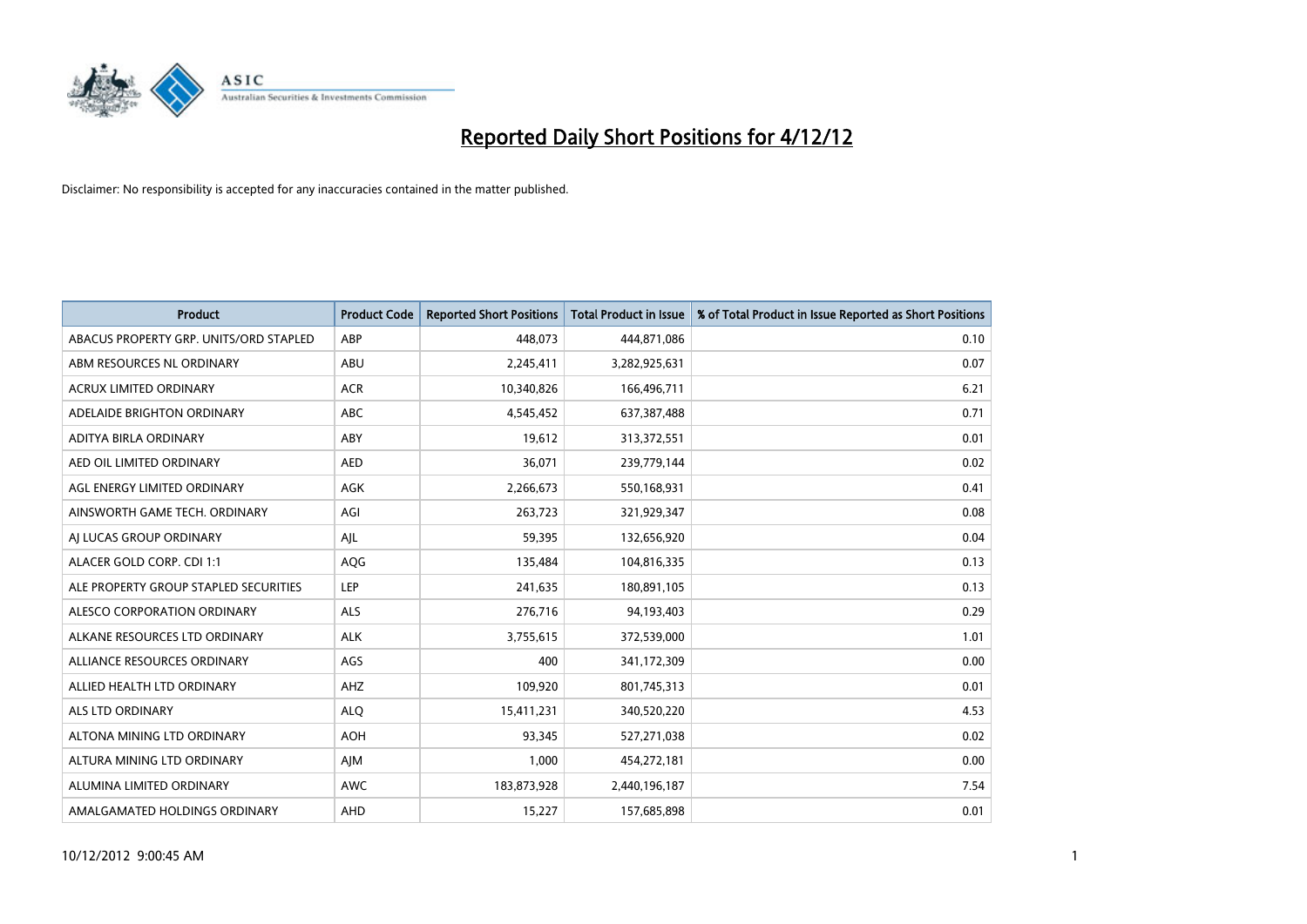

| <b>Product</b>                          | <b>Product Code</b> | <b>Reported Short Positions</b> | <b>Total Product in Issue</b> | % of Total Product in Issue Reported as Short Positions |
|-----------------------------------------|---------------------|---------------------------------|-------------------------------|---------------------------------------------------------|
| AMCOM TELECOMM, ORDINARY                | <b>AMM</b>          | 469.487                         | 244,541,792                   | 0.19                                                    |
| AMCOR LIMITED ORDINARY                  | <b>AMC</b>          | 2,358,681                       | 1,206,684,923                 | 0.20                                                    |
| AMP LIMITED ORDINARY                    | AMP                 | 8,269,920                       | 2,930,423,546                 | 0.28                                                    |
| AMPELLA MINING ORDINARY                 | <b>AMX</b>          | 4,462,988                       | 247,500,493                   | 1.80                                                    |
| ANGLOGOLD ASHANTI CDI 5:1               | AGG                 | 500                             | 89,207,765                    | 0.00                                                    |
| ANSELL LIMITED ORDINARY                 | <b>ANN</b>          | 3,882,480                       | 130,768,652                   | 2.97                                                    |
| ANTARES ENERGY LTD ORDINARY             | <b>AZZ</b>          | 553,826                         | 257,000,000                   | 0.22                                                    |
| ANZ BANKING GRP LTD ORDINARY            | ANZ                 | 13,932,489                      | 2,718,596,903                 | 0.51                                                    |
| APA GROUP STAPLED SECURITIES            | <b>APA</b>          | 10,099,951                      | 822,175,853                   | 1.23                                                    |
| APN NEWS & MEDIA ORDINARY               | <b>APN</b>          | 12,747,557                      | 661,526,586                   | 1.93                                                    |
| AQUARIUS PLATINUM. ORDINARY             | AQP                 | 14,335,855                      | 486,851,336                   | 2.94                                                    |
| AQUILA RESOURCES ORDINARY               | <b>AQA</b>          | 9,304,019                       | 411,804,442                   | 2.26                                                    |
| ARAFURA RESOURCE LTD ORDINARY           | <b>ARU</b>          | 4,106,561                       | 441,270,644                   | 0.93                                                    |
| ARB CORPORATION ORDINARY                | <b>ARP</b>          | 68,881                          | 72,481,302                    | 0.10                                                    |
| ARDENT LEISURE GROUP STAPLED SECURITIES | AAD                 | 421,074                         | 397,774,513                   | 0.11                                                    |
| ARISTOCRAT LEISURE ORDINARY             | ALL                 | 14,089,782                      | 551,418,047                   | 2.56                                                    |
| ARRIUM LTD ORDINARY                     | ARI                 | 7,071,225                       | 1,351,527,328                 | 0.52                                                    |
| ASCIANO LIMITED ORDINARY                | <b>AIO</b>          | 3,279,325                       | 975,385,664                   | 0.34                                                    |
| ASG GROUP LIMITED ORDINARY              | <b>ASZ</b>          | 1,270,355                       | 206,720,839                   | 0.61                                                    |
| ASPEN GROUP ORD/UNITS STAPLED           | APZ                 | 252,502                         | 1,197,188,521                 | 0.02                                                    |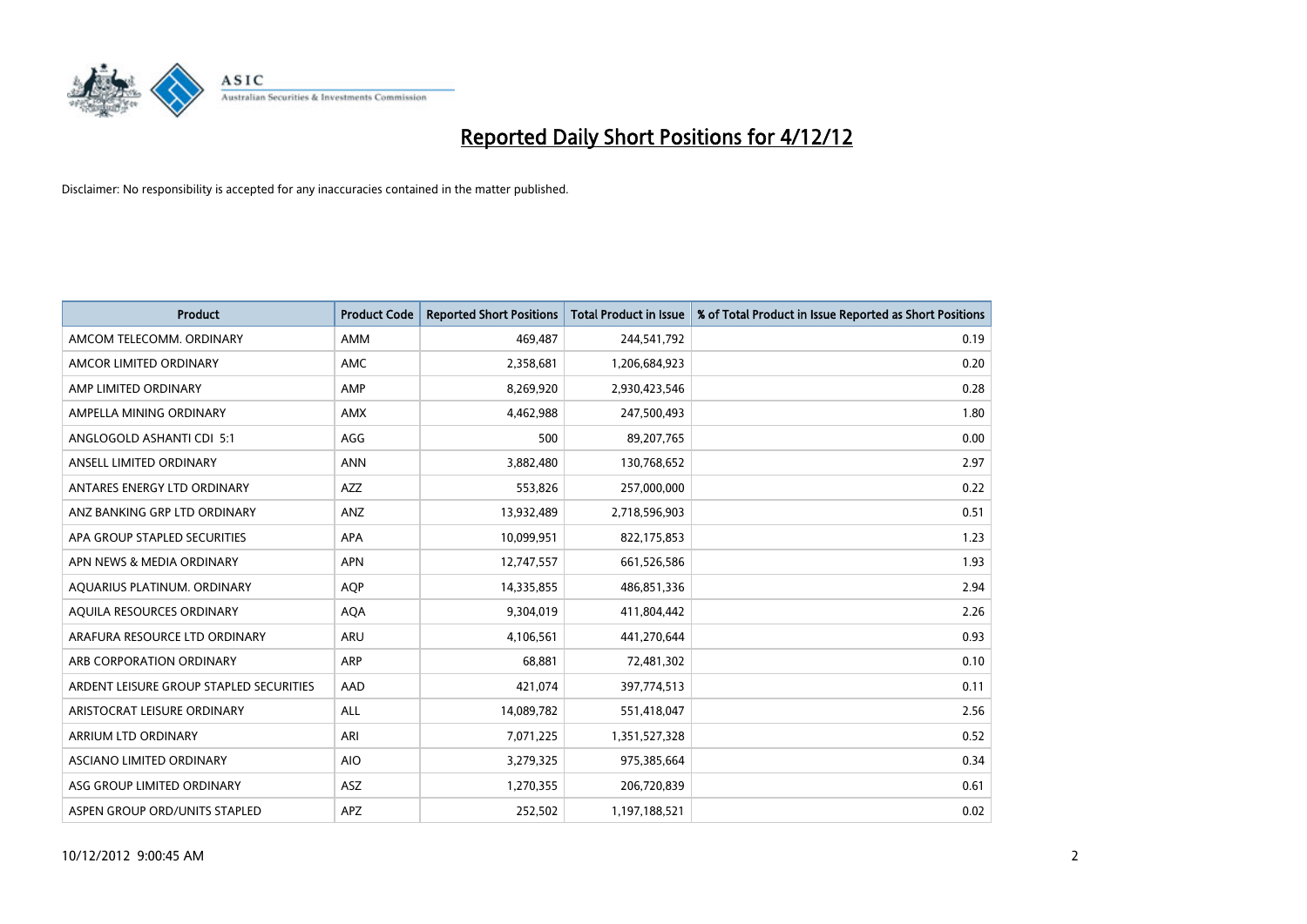

| <b>Product</b>                          | <b>Product Code</b> | <b>Reported Short Positions</b> | <b>Total Product in Issue</b> | % of Total Product in Issue Reported as Short Positions |
|-----------------------------------------|---------------------|---------------------------------|-------------------------------|---------------------------------------------------------|
| ASPIRE MINING LTD ORDINARY              | <b>AKM</b>          | 144,016                         | 620,594,556                   | 0.02                                                    |
| ASTRO JAP PROP GROUP STAPLED SECURITIES | AJA                 | 1,596                           | 58,445,002                    | 0.00                                                    |
| ASX LIMITED ORDINARY                    | <b>ASX</b>          | 3,590,501                       | 175,136,729                   | 2.05                                                    |
| ATLAS IRON LIMITED ORDINARY             | AGO                 | 12,811,330                      | 904,805,993                   | 1.42                                                    |
| <b>AURORA OIL &amp; GAS ORDINARY</b>    | <b>AUT</b>          | 5,553,103                       | 447,885,778                   | 1.24                                                    |
| <b>AUSDRILL LIMITED ORDINARY</b>        | <b>ASL</b>          | 5,108,113                       | 309,351,962                   | 1.65                                                    |
| AUSENCO LIMITED ORDINARY                | AAX                 | 646,675                         | 123,872,665                   | 0.52                                                    |
| AUSTAL LIMITED ORDINARY                 | ASB                 | 2,269,447                       | 190,674,573                   | 1.19                                                    |
| AUSTIN ENGINEERING ORDINARY             | <b>ANG</b>          | 457,256                         | 72,314,403                    | 0.63                                                    |
| AUSTRALAND PROPERTY STAPLED SECURITY    | <b>ALZ</b>          | 621,808                         | 576,846,597                   | 0.11                                                    |
| AUSTRALIAN AGRICULT. ORDINARY           | AAC                 | 618,974                         | 312,905,085                   | 0.20                                                    |
| AUSTRALIAN INFRASTR. UNITS/ORDINARY     | <b>AIX</b>          | 841,788                         | 620,733,944                   | 0.14                                                    |
| <b>AUSTRALIAN PHARM, ORDINARY</b>       | API                 | 309,499                         | 488,115,883                   | 0.06                                                    |
| AUTOMOTIVE HOLDINGS ORDINARY            | <b>AHE</b>          | 116                             | 260,579,682                   | 0.00                                                    |
| AVANCO RESOURCES LTD ORDINARY           | AVB                 | 158,103                         | 1,113,993,968                 | 0.01                                                    |
| AVIENNINGS LIMITED ORDINARY             | AVI                 | 175,000                         | 274,588,694                   | 0.06                                                    |
| AWE LIMITED ORDINARY                    | <b>AWE</b>          | 4,054,670                       | 522,116,985                   | 0.78                                                    |
| AZIMUTH RES LTD ORDINARY                | <b>AZH</b>          | 1,239,399                       | 419,864,886                   | 0.30                                                    |
| <b>BANDANNA ENERGY ORDINARY</b>         | <b>BND</b>          | 15,258,324                      | 528,481,199                   | 2.89                                                    |
| BANK OF QUEENSLAND. ORDINARY            | <b>BOQ</b>          | 8,405,961                       | 308,797,224                   | 2.72                                                    |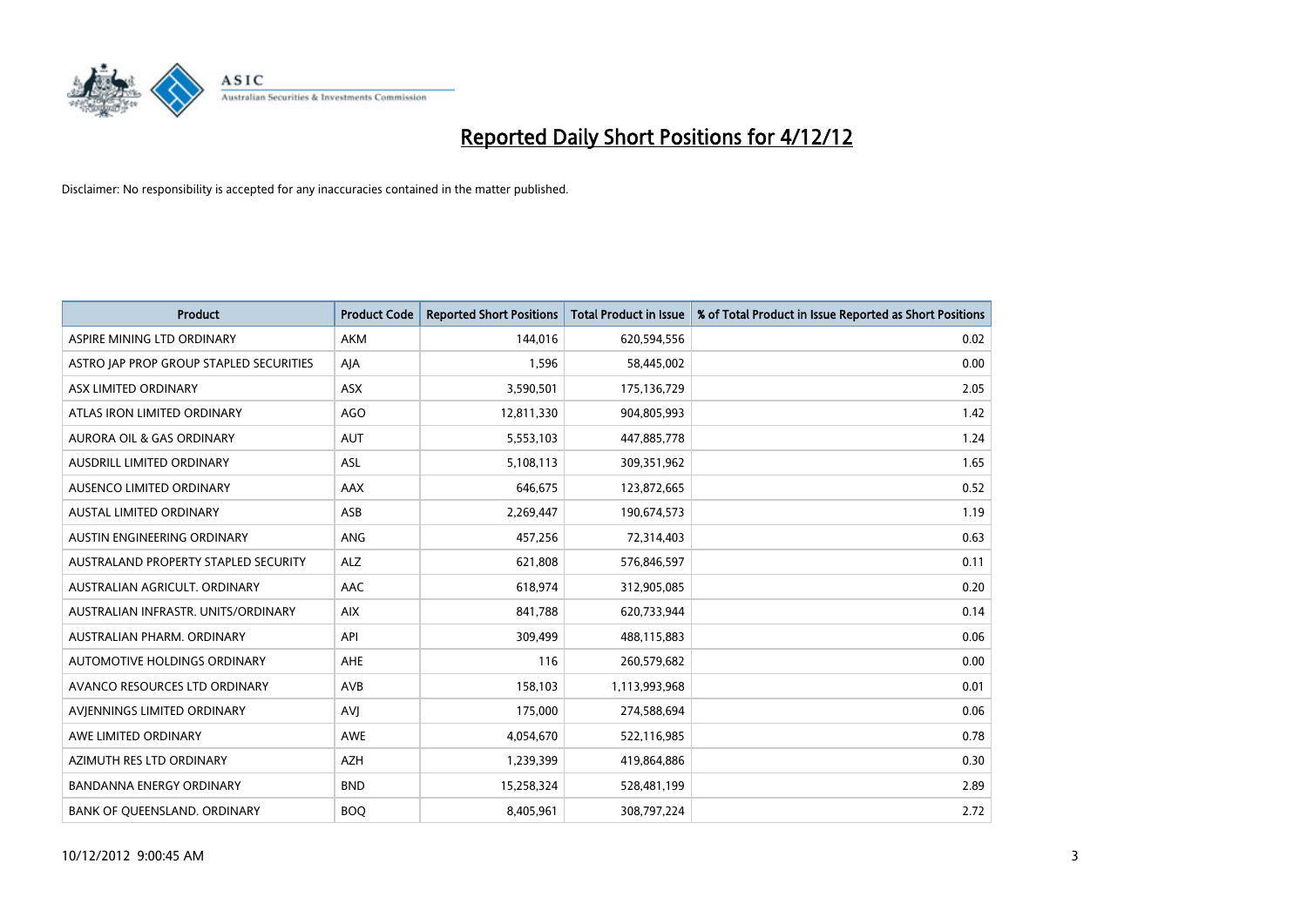

| <b>Product</b>                       | <b>Product Code</b> | <b>Reported Short Positions</b> | <b>Total Product in Issue</b> | % of Total Product in Issue Reported as Short Positions |
|--------------------------------------|---------------------|---------------------------------|-------------------------------|---------------------------------------------------------|
| <b>BASE RES LIMITED ORDINARY</b>     | <b>BSE</b>          | 466,341                         | 560,440,029                   | 0.08                                                    |
| <b>BATHURST RESOURCES ORDINARY</b>   | <b>BTU</b>          | 40,926,154                      | 697,247,997                   | 5.87                                                    |
| <b>BC IRON LIMITED ORDINARY</b>      | <b>BCI</b>          | 160,040                         | 103,861,000                   | 0.15                                                    |
| BEACH ENERGY LIMITED ORDINARY        | <b>BPT</b>          | 21,498,059                      | 1,263,677,572                 | 1.70                                                    |
| BEADELL RESOURCE LTD ORDINARY        | <b>BDR</b>          | 12,676,268                      | 742,204,752                   | 1.71                                                    |
| BENDIGO AND ADELAIDE ORDINARY        | <b>BEN</b>          | 9,361,442                       | 402,290,277                   | 2.33                                                    |
| BERKELEY RESOURCES ORDINARY          | <b>BKY</b>          | 179,585                         | 179,393,273                   | 0.10                                                    |
| <b>BHP BILLITON LIMITED ORDINARY</b> | <b>BHP</b>          | 7,354,187                       | 3,211,691,105                 | 0.23                                                    |
| <b>BILLABONG ORDINARY</b>            | <b>BBG</b>          | 4,367,347                       | 478,944,292                   | 0.91                                                    |
| <b>BLACKTHORN RESOURCES ORDINARY</b> | <b>BTR</b>          | 254,694                         | 164,285,950                   | 0.16                                                    |
| <b>BLUESCOPE STEEL LTD ORDINARY</b>  | <b>BSL</b>          | 7,868,283                       | 3,349,185,247                 | 0.23                                                    |
| <b>BOART LONGYEAR ORDINARY</b>       | <b>BLY</b>          | 6,351,718                       | 461,163,412                   | 1.38                                                    |
| <b>BOOM LOGISTICS ORDINARY</b>       | <b>BOL</b>          | 94,933                          | 468,663,585                   | 0.02                                                    |
| BORAL LIMITED, ORDINARY              | <b>BLD</b>          | 49,752,722                      | 766,235,816                   | 6.49                                                    |
| <b>BOUGAINVILLE COPPER ORDINARY</b>  | <b>BOC</b>          |                                 | 401,062,500                   | 0.00                                                    |
| <b>BRADKEN LIMITED ORDINARY</b>      | <b>BKN</b>          | 11,516,548                      | 169,240,662                   | 6.80                                                    |
| <b>BRAMBLES LIMITED ORDINARY</b>     | <b>BXB</b>          | 4,425,273                       | 1,556,296,215                 | 0.28                                                    |
| BREVILLE GROUP LTD ORDINARY          | <b>BRG</b>          | 811,955                         | 130,095,322                   | 0.62                                                    |
| <b>BRICKWORKS LIMITED ORDINARY</b>   | <b>BKW</b>          | 56,761                          | 147,818,132                   | 0.04                                                    |
| BROCKMAN MINING LTD ORDINARY         | <b>BCK</b>          | 91,872                          | 7,224,094,327                 | 0.00                                                    |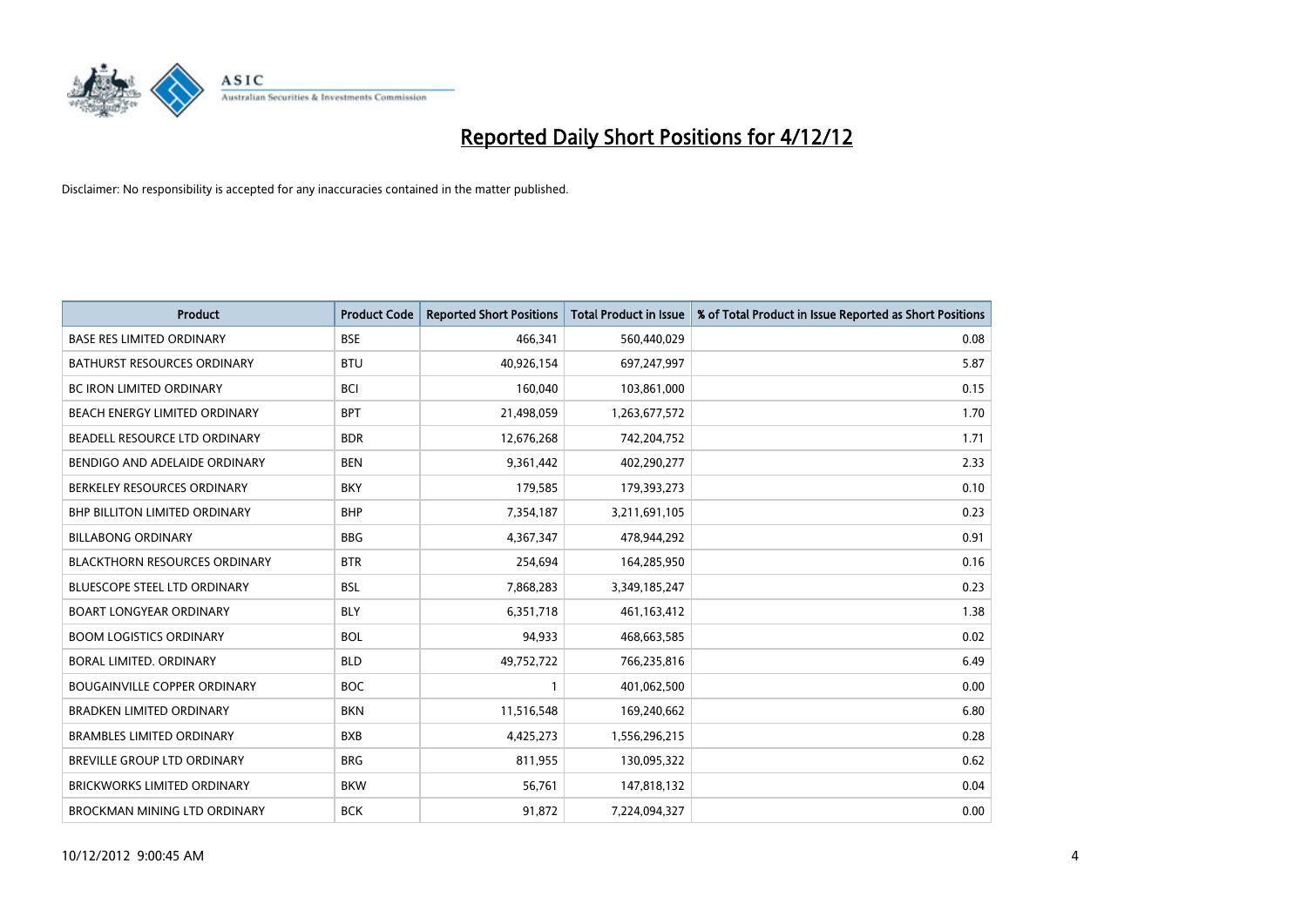

| <b>Product</b>                           | <b>Product Code</b> | <b>Reported Short Positions</b> | <b>Total Product in Issue</b> | % of Total Product in Issue Reported as Short Positions |
|------------------------------------------|---------------------|---------------------------------|-------------------------------|---------------------------------------------------------|
| BT INVESTMENT MNGMNT ORDINARY            | <b>BTT</b>          | 39,835                          | 268,989,279                   | 0.01                                                    |
| <b>BURU ENERGY ORDINARY</b>              | <b>BRU</b>          | 10,459,271                      | 266,312,599                   | 3.93                                                    |
| <b>BWP TRUST ORDINARY UNITS</b>          | <b>BWP</b>          | 2,767,857                       | 533,645,790                   | 0.52                                                    |
| CABCHARGE AUSTRALIA ORDINARY             | CAB                 | 5,183,538                       | 120,430,683                   | 4.30                                                    |
| <b>CALIBRE GROUP LTD ORDINARY</b>        | <b>CGH</b>          | 513,535                         | 307,378,401                   | 0.17                                                    |
| CALTEX AUSTRALIA ORDINARY                | <b>CTX</b>          | 4,731,274                       | 270,000,000                   | 1.75                                                    |
| CAPE LAMBERT RES LTD ORDINARY            | <b>CFE</b>          | 878.842                         | 689,108,792                   | 0.13                                                    |
| CARABELLA RES LTD ORDINARY               | <b>CLR</b>          | 44,698                          | 133,642,797                   | 0.03                                                    |
| <b>CARBON ENERGY ORDINARY</b>            | <b>CNX</b>          | 48,071                          | 776,306,566                   | 0.01                                                    |
| <b>CARDNO LIMITED ORDINARY</b>           | <b>CDD</b>          | 5,975,467                       | 139,180,293                   | 4.29                                                    |
| CARNARVON PETROLEUM ORDINARY             | <b>CVN</b>          | 1,086,156                       | 937,257,700                   | 0.12                                                    |
| CARSALES.COM LTD ORDINARY                | <b>CRZ</b>          | 9,849,127                       | 235,760,995                   | 4.18                                                    |
| CASH CONVERTERS ORDINARY                 | CCV                 | 1,078,000                       | 385,361,025                   | 0.28                                                    |
| CEDAR WOODS PROP. ORDINARY               | <b>CWP</b>          | 4,333                           | 73,047,793                    | 0.01                                                    |
| CENTRO RETAIL AUST ORD/UNIT STAPLED SEC  | <b>CRF</b>          | 3,989,022                       | 1,427,391,696                 | 0.28                                                    |
| CERAMIC FUEL CELLS ORDINARY              | <b>CFU</b>          | 392                             | 1,559,231,320                 | 0.00                                                    |
| CFS RETAIL TRUST GRP STAPLED SECURITIES  | <b>CFX</b>          | 38,584,052                      | 2,828,495,659                 | 1.36                                                    |
| <b>CHALLENGER DIV.PRO. STAPLED UNITS</b> | <b>CDI</b>          | 52,044                          | 214,101,013                   | 0.02                                                    |
| <b>CHALLENGER LIMITED ORDINARY</b>       | <b>CGF</b>          | 6,872,446                       | 544,652,710                   | 1.26                                                    |
| CHARTER HALL GROUP STAPLED US PROHIBIT.  | <b>CHC</b>          | 372.948                         | 298,730,356                   | 0.12                                                    |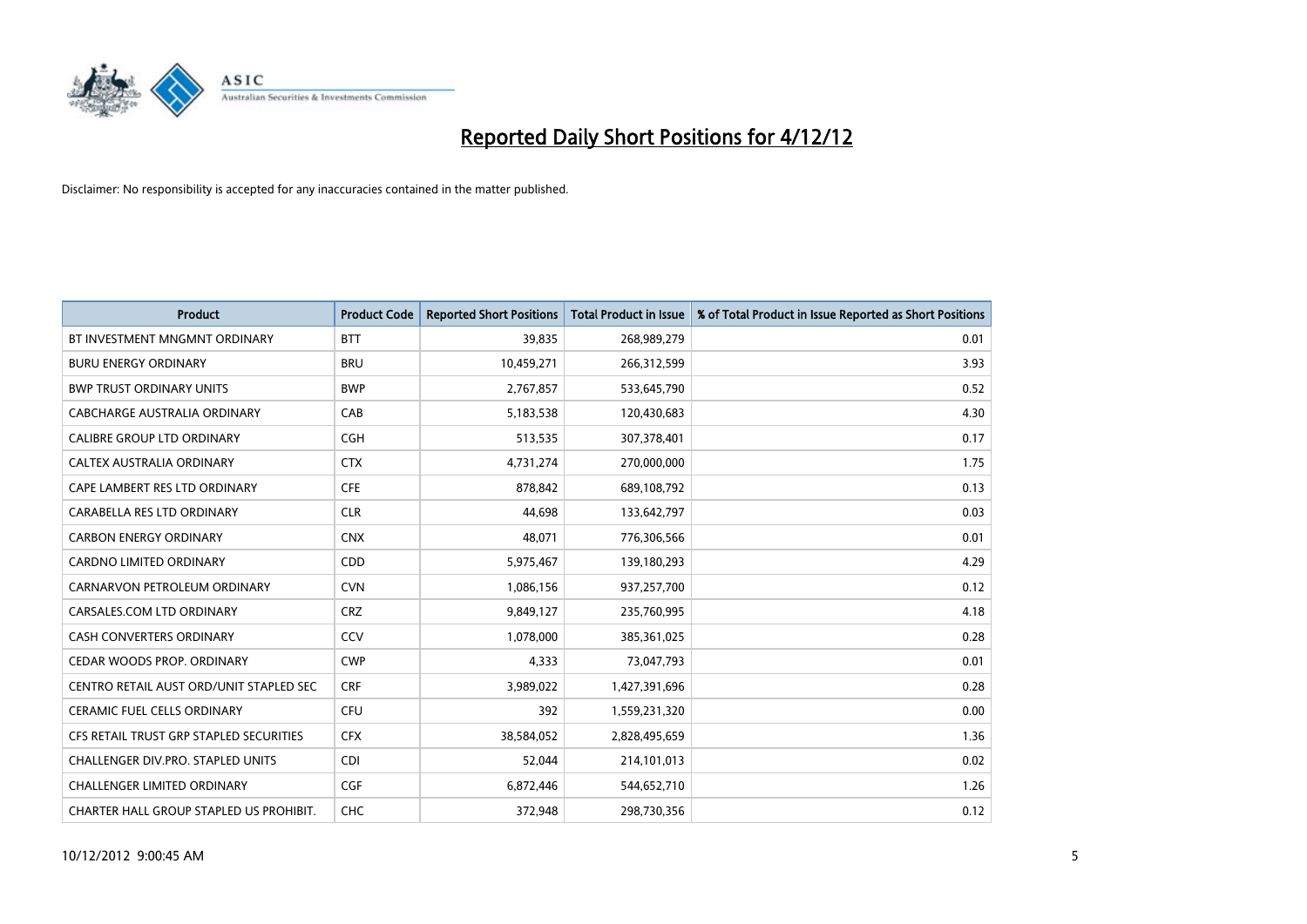

| <b>Product</b>                          | <b>Product Code</b> | <b>Reported Short Positions</b> | <b>Total Product in Issue</b> | % of Total Product in Issue Reported as Short Positions |
|-----------------------------------------|---------------------|---------------------------------|-------------------------------|---------------------------------------------------------|
| <b>CHARTER HALL RETAIL UNITS</b>        | <b>COR</b>          | 784,392                         | 334,098,571                   | 0.23                                                    |
| <b>CHORUS LIMITED ORDINARY</b>          | <b>CNU</b>          | 983,281                         | 385,082,123                   | 0.26                                                    |
| CITIGOLD CORP LTD ORDINARY              | <b>CTO</b>          | 1,363,288                       | 1,238,622,051                 | 0.11                                                    |
| <b>CLOUGH LIMITED ORDINARY</b>          | <b>CLO</b>          | 138,600                         | 775,259,839                   | 0.02                                                    |
| <b>CNPR GRP UNITS/ORD STAPLED</b>       | <b>CNP</b>          | 2,537                           | 972,414,514                   | 0.00                                                    |
| COAL OF AFRICA LTD ORDINARY             | <b>CZA</b>          | 67,650                          | 800,951,034                   | 0.01                                                    |
| COALSPUR MINES LTD ORDINARY             | <b>CPL</b>          | 14,256,365                      | 620,729,899                   | 2.30                                                    |
| COCA-COLA AMATIL ORDINARY               | <b>CCL</b>          | 3,694,148                       | 762,133,414                   | 0.48                                                    |
| <b>COCHLEAR LIMITED ORDINARY</b>        | <b>COH</b>          | 4,922,736                       | 57,026,689                    | 8.63                                                    |
| <b>COCKATOO COAL ORDINARY</b>           | <b>COK</b>          | 17,066,902                      | 1,016,746,908                 | 1.68                                                    |
| <b>CODAN LIMITED ORDINARY</b>           | <b>CDA</b>          | 48,891                          | 176,862,573                   | 0.03                                                    |
| <b>COLLINS FOODS LTD ORDINARY</b>       | <b>CKF</b>          | 174,349                         | 93,000,003                    | 0.19                                                    |
| COMMONWEALTH BANK, ORDINARY             | <b>CBA</b>          | 15,725,190                      | 1,609,180,841                 | 0.98                                                    |
| <b>COMMONWEALTH PROP ORDINARY UNITS</b> | <b>CPA</b>          | 15,147,661                      | 2,347,003,413                 | 0.65                                                    |
| <b>COMPASS RESOURCES ORDINARY</b>       | <b>CMR</b>          | 7,472                           | 1,403,744,100                 | 0.00                                                    |
| <b>COMPUTERSHARE LTD ORDINARY</b>       | <b>CPU</b>          | 10,820,820                      | 555,664,059                   | 1.95                                                    |
| CONTINENTAL COAL LTD ORDINARY           | <b>CCC</b>          | 983                             | 473,061,772                   | 0.00                                                    |
| <b>COOPER ENERGY LTD ORDINARY</b>       | <b>COE</b>          | 287,567                         | 328,694,257                   | 0.09                                                    |
| <b>CORP TRAVEL LIMITED ORDINARY</b>     | <b>CTD</b>          | 134,863                         | 74,971,020                    | 0.18                                                    |
| <b>CREDIT CORP GROUP ORDINARY</b>       | <b>CCP</b>          | 42,431                          | 45,932,899                    | 0.09                                                    |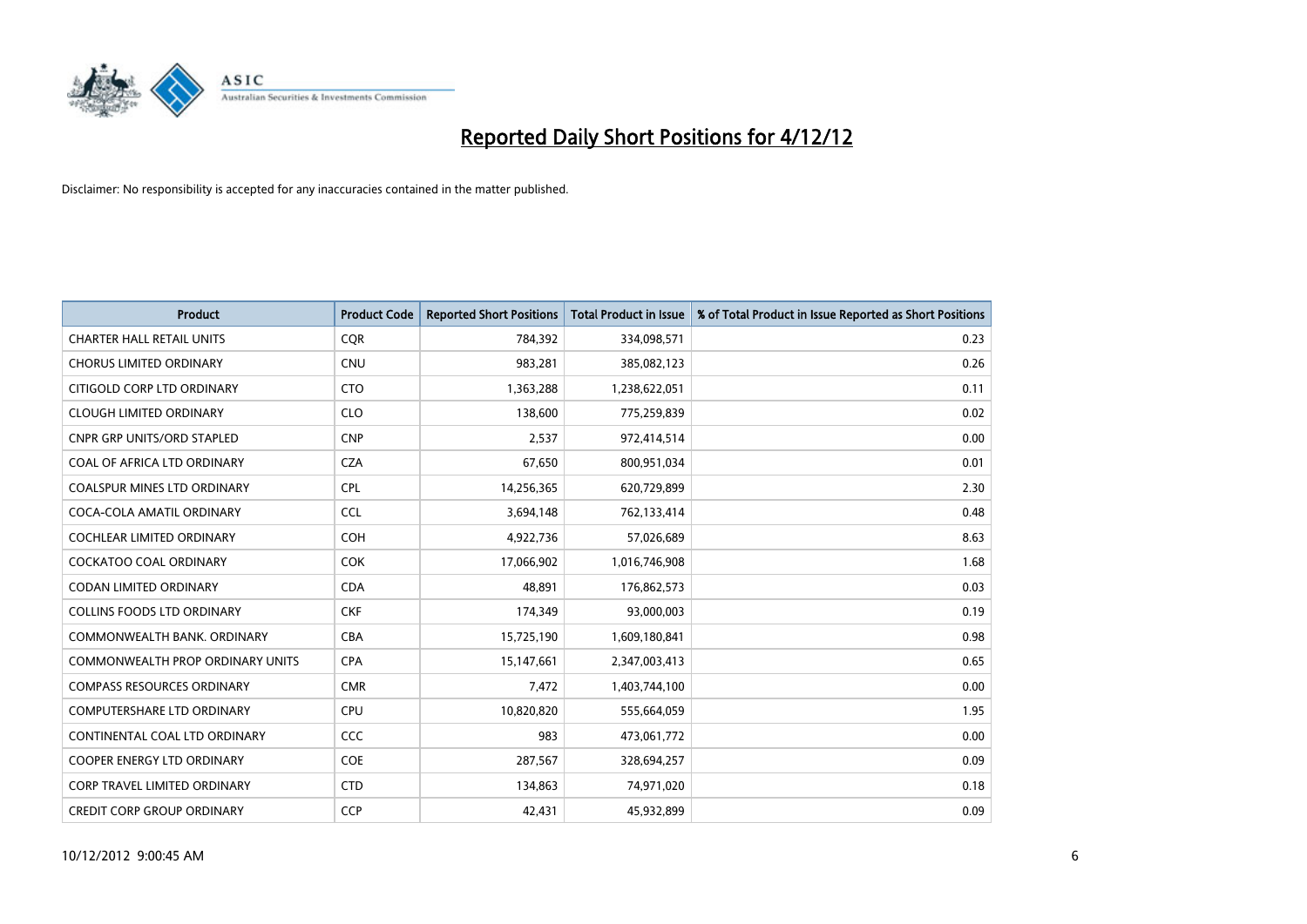

| <b>Product</b>                          | <b>Product Code</b> | <b>Reported Short Positions</b> | <b>Total Product in Issue</b> | % of Total Product in Issue Reported as Short Positions |
|-----------------------------------------|---------------------|---------------------------------|-------------------------------|---------------------------------------------------------|
| <b>CROMWELL PROP STAPLED SECURITIES</b> | <b>CMW</b>          | 104,710                         | 1,225,539,033                 | 0.01                                                    |
| <b>CROWN LIMITED ORDINARY</b>           | <b>CWN</b>          | 4,482,280                       | 728,394,185                   | 0.62                                                    |
| <b>CSG LIMITED ORDINARY</b>             | CSV                 | 512,516                         | 282,567,499                   | 0.18                                                    |
| <b>CSL LIMITED ORDINARY</b>             | <b>CSL</b>          | 2,764,509                       | 501,620,777                   | 0.55                                                    |
| <b>CSR LIMITED ORDINARY</b>             | <b>CSR</b>          | 42,932,103                      | 506,000,315                   | 8.48                                                    |
| <b>CUDECO LIMITED ORDINARY</b>          | CDU                 | 6,233,863                       | 188,343,961                   | 3.31                                                    |
| DART ENERGY LTD ORDINARY                | <b>DTE</b>          | 15,614,704                      | 878,168,388                   | 1.78                                                    |
| DAVID JONES LIMITED ORDINARY            | <b>DIS</b>          | 57,474,481                      | 531,788,775                   | 10.81                                                   |
| <b>DECMIL GROUP LIMITED ORDINARY</b>    | <b>DCG</b>          | 1,268,581                       | 168,203,219                   | 0.75                                                    |
| DEVINE LIMITED ORDINARY                 | <b>DVN</b>          | 254,481                         | 158,730,556                   | 0.16                                                    |
| DEXUS PROPERTY GROUP STAPLED UNITS      | <b>DXS</b>          | 7,310,662                       | 4,839,024,176                 | 0.15                                                    |
| DISCOVERY METALS LTD ORDINARY           | <b>DML</b>          | 4,547,831                       | 486,986,451                   | 0.93                                                    |
| DOMINO PIZZA ENTERPR ORDINARY           | <b>DMP</b>          | 12,599                          | 70,192,674                    | 0.02                                                    |
| DORAY MINERALS LTD ORDINARY             | <b>DRM</b>          | 105,000                         | 139,200,101                   | 0.08                                                    |
| DOWNER EDI LIMITED ORDINARY             | <b>DOW</b>          | 10,639,622                      | 429,100,296                   | 2.48                                                    |
| DRILLSEARCH ENERGY ORDINARY             | <b>DLS</b>          | 2,823,614                       | 401,730,663                   | 0.70                                                    |
| DUET GROUP STAPLEDUSPROH.DEFSET         | <b>DUEDA</b>        | 4,573,882                       | 1,158,216,750                 | 0.39                                                    |
| DULUXGROUP LIMITED ORDINARY             | <b>DLX</b>          | 9,976,338                       | 368,984,902                   | 2.70                                                    |
| ECHO ENTERTAINMENT ORDINARY             | <b>EGP</b>          | 8,933,042                       | 825,672,730                   | 1.08                                                    |
| ELDERS LIMITED ORDINARY                 | <b>ELD</b>          | 19,303,661                      | 448,598,480                   | 4.30                                                    |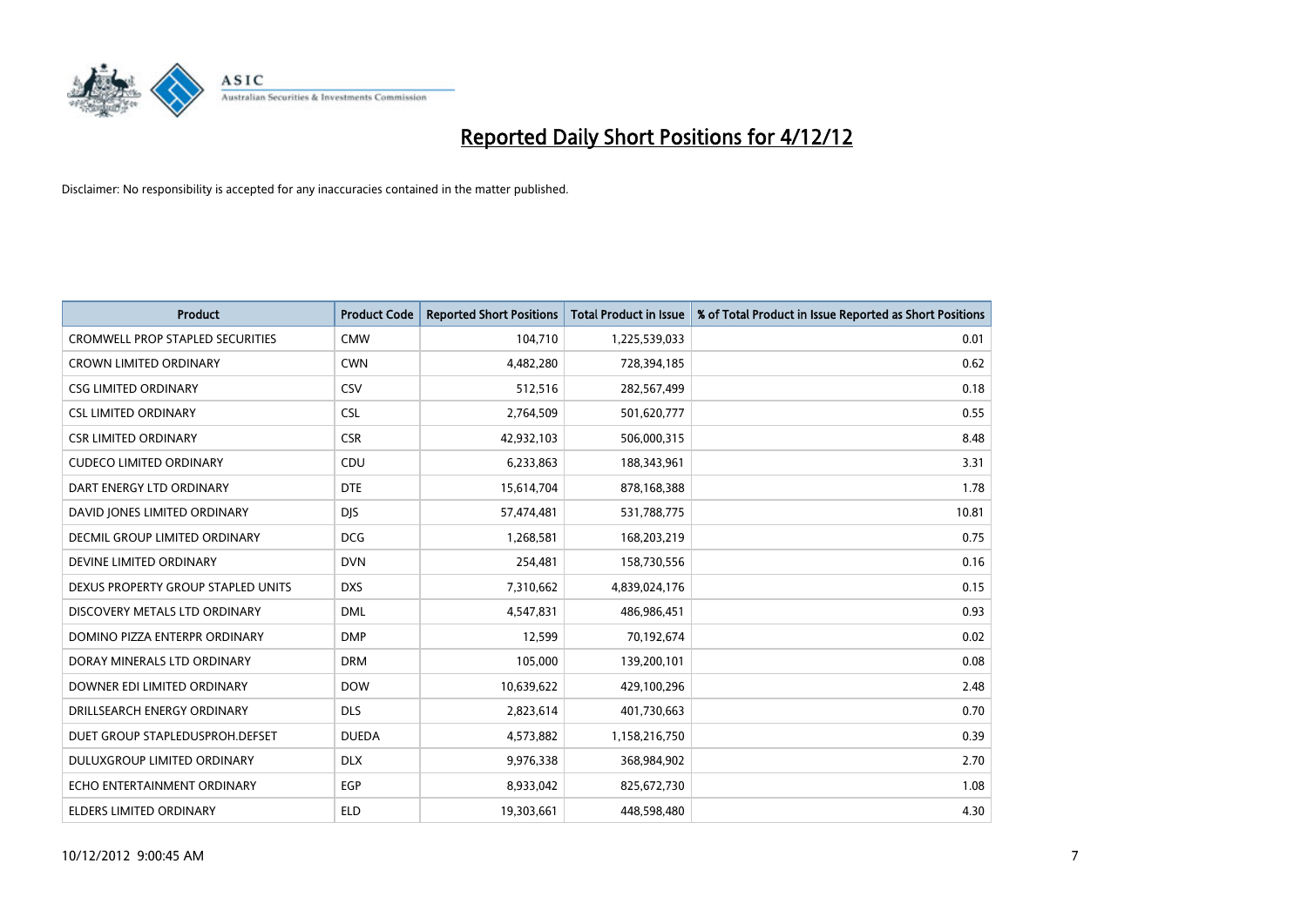

| <b>Product</b>                          | <b>Product Code</b> | <b>Reported Short Positions</b> | <b>Total Product in Issue</b> | % of Total Product in Issue Reported as Short Positions |
|-----------------------------------------|---------------------|---------------------------------|-------------------------------|---------------------------------------------------------|
| ELEMENTAL MINERALS ORDINARY             | <b>ELM</b>          | 131,479                         | 280,156,422                   | 0.05                                                    |
| ELEMENTOS LIMITED ORDINARY              | <b>ELT</b>          | 16                              | 148,352,638                   | 0.00                                                    |
| <b>EMECO HOLDINGS ORDINARY</b>          | <b>EHL</b>          | 7,111,876                       | 625,904,712                   | 1.14                                                    |
| <b>ENDEAVOUR MIN CORP CDI 1:1</b>       | <b>EVR</b>          | 148,239                         | 124, 161, 564                 | 0.12                                                    |
| <b>ENERGY RESOURCES ORDINARY 'A'</b>    | <b>ERA</b>          | 6,943,791                       | 517,725,062                   | 1.34                                                    |
| ENERGY WORLD CORPOR, ORDINARY           | <b>EWC</b>          | 23,054,072                      | 1,734,166,672                 | 1.33                                                    |
| <b>ENVESTRA LIMITED ORDINARY</b>        | <b>ENV</b>          | 14,089,850                      | 1,603,333,497                 | 0.88                                                    |
| EQUATORIAL RES LTD ORDINARY             | EQX                 | 133,273                         | 117,235,353                   | 0.11                                                    |
| EVOLUTION MINING LTD ORDINARY           | <b>EVN</b>          | 3,640,367                       | 707,942,989                   | 0.51                                                    |
| FAIRFAX MEDIA LTD ORDINARY              | <b>FXI</b>          | 283,518,377                     | 2,351,955,725                 | 12.05                                                   |
| FAR LTD ORDINARY                        | <b>FAR</b>          | 21,000,000                      | 2,499,846,742                 | 0.84                                                    |
| FKP PROPERTY GROUP STAPLED SEC. DEF SET | <b>FKPDA</b>        | 4,422,829                       | 321,573,770                   | 1.38                                                    |
| FLEETWOOD CORP ORDINARY                 | <b>FWD</b>          | 2,006,563                       | 60,033,258                    | 3.34                                                    |
| FLETCHER BUILDING ORDINARY              | <b>FBU</b>          | 6,928,289                       | 684,793,538                   | 1.01                                                    |
| FLEXIGROUP LIMITED ORDINARY             | <b>FXL</b>          | 285,662                         | 286,986,003                   | 0.10                                                    |
| FLIGHT CENTRE ORDINARY                  | <b>FLT</b>          | 12,613,456                      | 100,160,128                   | 12.59                                                   |
| <b>FLINDERS MINES LTD ORDINARY</b>      | <b>FMS</b>          | 1,710,391                       | 1,821,300,404                 | 0.09                                                    |
| FOCUS MINERALS LTD ORDINARY             | <b>FML</b>          | 158,163                         | 4,320,773,701                 | 0.00                                                    |
| <b>FORGE GROUP LIMITED ORDINARY</b>     | FGE                 | 117,453                         | 86,169,014                    | 0.14                                                    |
| FORTESCUE METALS GRP ORDINARY           | <b>FMG</b>          | 187,304,882                     | 3,113,798,659                 | 6.02                                                    |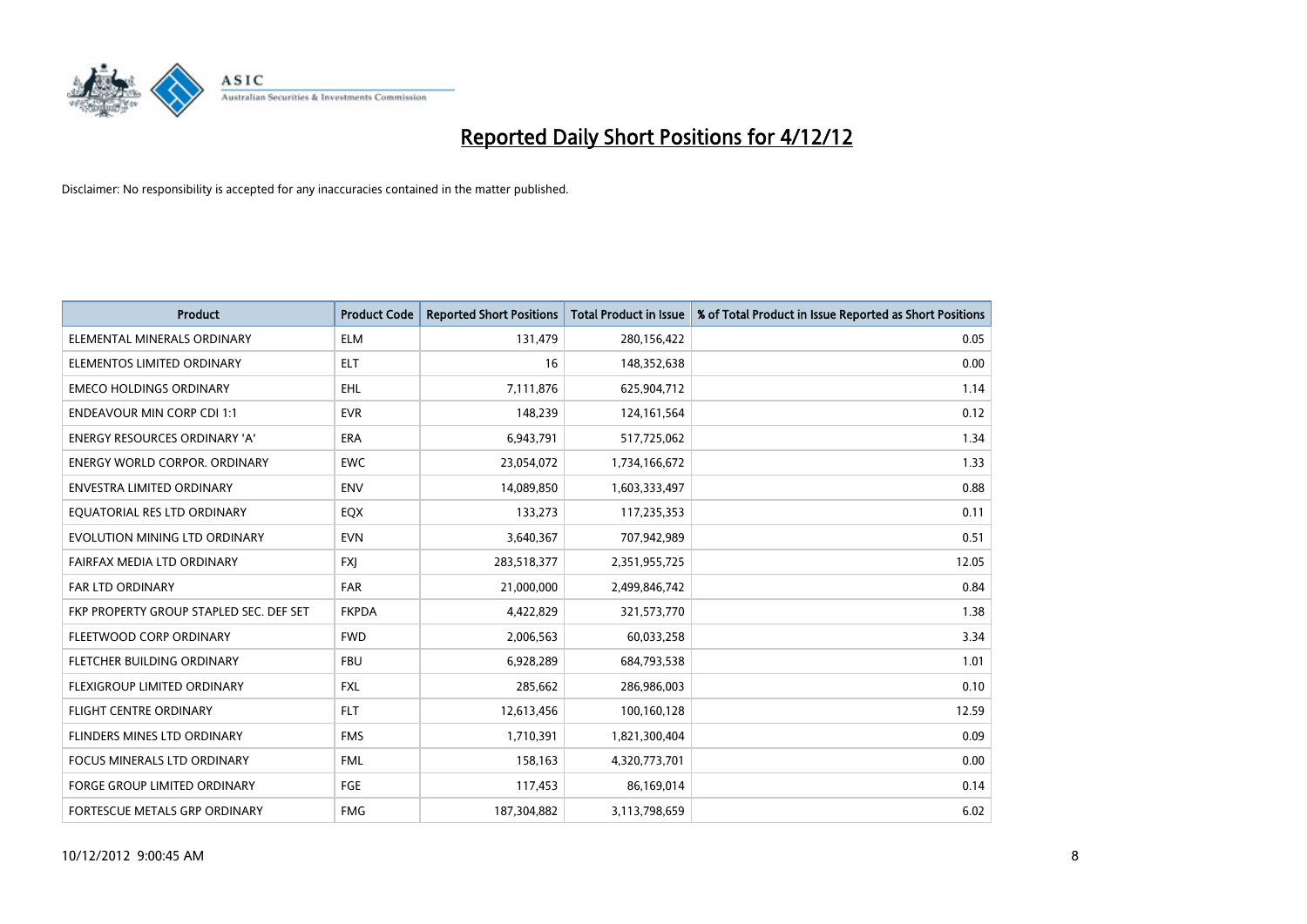

| <b>Product</b>                            | <b>Product Code</b> | <b>Reported Short Positions</b> | <b>Total Product in Issue</b> | % of Total Product in Issue Reported as Short Positions |
|-------------------------------------------|---------------------|---------------------------------|-------------------------------|---------------------------------------------------------|
| <b>G.U.D. HOLDINGS ORDINARY</b>           | GUD                 | 1,826,868                       | 71,341,319                    | 2.56                                                    |
| <b>G8 EDUCATION LIMITED ORDINARY</b>      | <b>GEM</b>          | 107,680                         | 246,048,593                   | 0.04                                                    |
| <b>GALAXY RESOURCES ORDINARY</b>          | GXY                 | 3,105,317                       | 536,359,341                   | 0.58                                                    |
| <b>GENETIC TECHNOLOGIES ORDINARY</b>      | <b>GTG</b>          | 913,830                         | 474,971,819                   | 0.19                                                    |
| <b>GEODYNAMICS LIMITED ORDINARY</b>       | GDY                 | 850                             | 406,452,608                   | 0.00                                                    |
| <b>GINDALBIE METALS LTD ORDINARY</b>      | <b>GBG</b>          | 60,764,931                      | 1,247,487,454                 | 4.87                                                    |
| <b>GOLDEN RIM RESOURCES ORDINARY</b>      | <b>GMR</b>          | 63,892                          | 458,706,231                   | 0.01                                                    |
| <b>GOODMAN FIELDER. ORDINARY</b>          | <b>GFF</b>          | 32,919,820                      | 1,955,559,207                 | 1.68                                                    |
| <b>GOODMAN GROUP STAPLED US PROHIBIT.</b> | <b>GMG</b>          | 13,492,123                      | 1,701,681,304                 | 0.79                                                    |
| <b>GPT GROUP STAPLED SEC.</b>             | <b>GPT</b>          | 6,742,445                       | 1,766,785,075                 | 0.38                                                    |
| <b>GRAINCORP LIMITED A CLASS ORDINARY</b> | <b>GNC</b>          | 1,374,122                       | 228,241,481                   | 0.60                                                    |
| <b>GRANGE RESOURCES, ORDINARY</b>         | <b>GRR</b>          | 1,968,392                       | 1,155,487,102                 | 0.17                                                    |
| <b>GREENLAND MIN EN LTD ORDINARY</b>      | GGG                 | 4,826,698                       | 567,912,409                   | 0.85                                                    |
| <b>GRYPHON MINERALS LTD ORDINARY</b>      | GRY                 | 17,047,941                      | 400,464,983                   | 4.26                                                    |
| <b>GUILDFORD COAL LTD ORDINARY</b>        | <b>GUF</b>          | 1,535,444                       | 521,046,899                   | 0.29                                                    |
| <b>GUNNS LIMITED ORDINARY</b>             | <b>GNS</b>          | 51,528,090                      | 848,401,559                   | 6.07                                                    |
| <b>GWA GROUP LTD ORDINARY</b>             | <b>GWA</b>          | 11,306,506                      | 304,706,899                   | 3.71                                                    |
| <b>HARVEY NORMAN ORDINARY</b>             | <b>HVN</b>          | 117,522,759                     | 1,062,316,784                 | 11.06                                                   |
| HASTIE GROUP LIMITED ORDINARY             | <b>HST</b>          | 233,914                         | 137,353,504                   | 0.17                                                    |
| HASTINGS DIVERSIFIED STAPLED SECURITY     | <b>HDF</b>          | 381,758                         | 560,324,158                   | 0.07                                                    |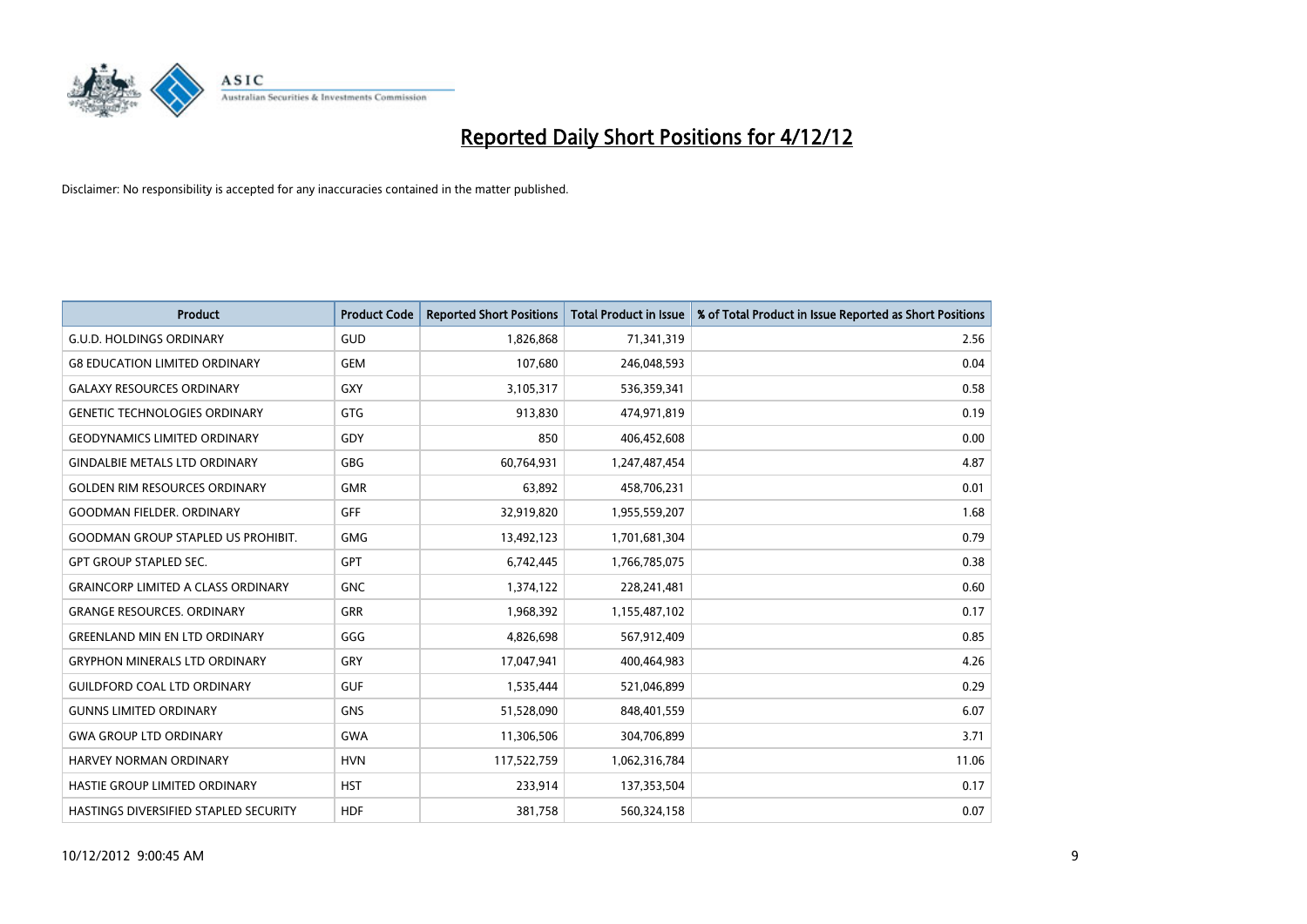

| <b>Product</b>                                | <b>Product Code</b> | <b>Reported Short Positions</b> | <b>Total Product in Issue</b> | % of Total Product in Issue Reported as Short Positions |
|-----------------------------------------------|---------------------|---------------------------------|-------------------------------|---------------------------------------------------------|
| <b>HENDERSON GROUP CDI 1:1</b>                | <b>HGG</b>          | 3,479,561                       | 703,813,556                   | 0.49                                                    |
| HFA HOLDINGS LIMITED ORDINARY                 | <b>HFA</b>          | 3,809                           | 117,332,831                   | 0.00                                                    |
| HILLGROVE RES LTD ORDINARY                    | <b>HGO</b>          | 3,410,553                       | 1,022,760,221                 | 0.33                                                    |
| HILLS HOLDINGS LTD ORDINARY                   | <b>HIL</b>          | 3,568,207                       | 246,500,444                   | 1.45                                                    |
| HORIZON OIL LIMITED ORDINARY                  | <b>HZN</b>          | 35,213,265                      | 1,130,811,515                 | 3.11                                                    |
| HOT CHILI LTD ORDINARY                        | <b>HCH</b>          | 63,501                          | 258,026,224                   | 0.02                                                    |
| <b>ICON ENERGY LIMITED ORDINARY</b>           | <b>ICN</b>          | 49,582                          | 514,755,940                   | 0.01                                                    |
| <b>IINET LIMITED ORDINARY</b>                 | <b>IIN</b>          | 143,118                         | 161,238,847                   | 0.09                                                    |
| <b>ILUKA RESOURCES ORDINARY</b>               | ILU                 | 58,160,838                      | 418,700,517                   | 13.89                                                   |
| <b>IMDEX LIMITED ORDINARY</b>                 | <b>IMD</b>          | 1,420,963                       | 210,473,188                   | 0.68                                                    |
| <b>INCITEC PIVOT ORDINARY</b>                 | IPL                 | 6,220,501                       | 1,628,730,107                 | 0.38                                                    |
| <b>INDEPENDENCE GROUP ORDINARY</b>            | <b>IGO</b>          | 5,942,044                       | 232,882,535                   | 2.55                                                    |
| INDOPHIL RESOURCES ORDINARY                   | <b>IRN</b>          | 595,948                         | 1,203,146,194                 | 0.05                                                    |
| INFIGEN ENERGY STAPLED SECURITIES             | <b>IFN</b>          | 3,435,111                       | 762,265,972                   | 0.45                                                    |
| <b>INSURANCE AUSTRALIA ORDINARY</b>           | IAG                 | 5,374,328                       | 2,079,034,021                 | 0.26                                                    |
| INTEGRA MINING LTD. ORDINARY                  | <b>IGR</b>          | 3,657,149                       | 934,440,899                   | 0.39                                                    |
| <b>INTREPID MINES ORDINARY</b>                | <b>IAU</b>          | 13,750,650                      | 555,352,556                   | 2.48                                                    |
| <b>INVESTA OFFICE FUND STAPLED SECURITIES</b> | <b>IOF</b>          | 2,836,360                       | 614,047,458                   | 0.46                                                    |
| <b>INVOCARE LIMITED ORDINARY</b>              | IVC                 | 3,291,283                       | 110,030,298                   | 2.99                                                    |
| <b>ION LIMITED ORDINARY</b>                   | <b>ION</b>          | 164,453                         | 256,365,105                   | 0.06                                                    |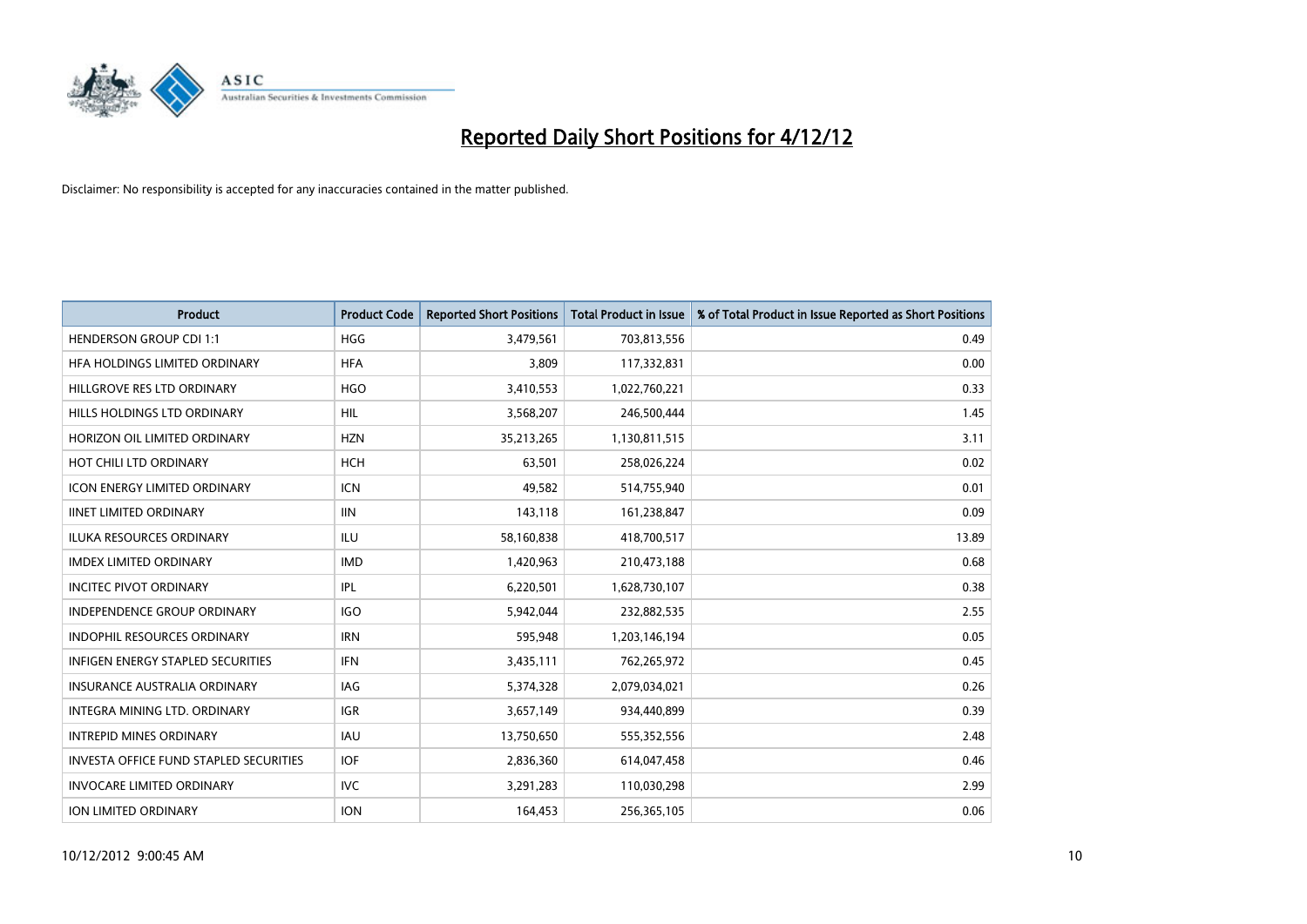

| <b>Product</b>                                  | <b>Product Code</b> | <b>Reported Short Positions</b> | <b>Total Product in Issue</b> | % of Total Product in Issue Reported as Short Positions |
|-------------------------------------------------|---------------------|---------------------------------|-------------------------------|---------------------------------------------------------|
| <b>IOOF HOLDINGS LTD ORDINARY</b>               | IFL                 | 1,178,675                       | 229,794,395                   | 0.51                                                    |
| <b>IRESS LIMITED ORDINARY</b>                   | <b>IRE</b>          | 2,443,370                       | 128,620,231                   | 1.90                                                    |
| <b>IRON ORE HOLDINGS ORDINARY</b>               | <b>IOH</b>          | 39,352                          | 161,174,005                   | 0.02                                                    |
| <b>IVANHOE AUSTRALIA ORDINARY</b>               | <b>IVA</b>          | 2,716,749                       | 711,659,939                   | 0.38                                                    |
| <b>IAMES HARDIE INDUST CHESS DEPOSITARY INT</b> | <b>IHX</b>          | 9,387,284                       | 439,996,418                   | 2.13                                                    |
| <b>JB HI-FI LIMITED ORDINARY</b>                | <b>IBH</b>          | 22,737,915                      | 98,850,643                    | 23.00                                                   |
| <b>JUPITER MINES ORDINARY</b>                   | <b>IMS</b>          | 38,143                          | 2,281,835,383                 | 0.00                                                    |
| KAGARA LTD ORDINARY                             | <b>KZL</b>          | 3,001,465                       | 798,953,117                   | 0.38                                                    |
| KANGAROO RES LTD ORDINARY                       | <b>KRL</b>          | 226,120                         | 3,434,430,012                 | 0.01                                                    |
| KAROON GAS AUSTRALIA ORDINARY                   | <b>KAR</b>          | 397,995                         | 221,420,769                   | 0.18                                                    |
| KATHMANDU HOLD LTD ORDINARY                     | <b>KMD</b>          | 682,639                         | 200,165,940                   | 0.34                                                    |
| <b>KBL MINING LIMITED ORDINARY</b>              | <b>KBL</b>          | 1,820                           | 292,335,629                   | 0.00                                                    |
| KENTOR GOLD LIMITED ORDINARY                    | KGL                 | 275                             | 140,040,563                   | 0.00                                                    |
| KINGSGATE CONSOLID. ORDINARY                    | <b>KCN</b>          | 8,011,137                       | 151,828,173                   | 5.28                                                    |
| KINGSROSE MINING LTD ORDINARY                   | <b>KRM</b>          | 80,061                          | 290,111,217                   | 0.03                                                    |
| LEIGHTON HOLDINGS ORDINARY                      | LEI                 | 10,104,923                      | 337, 164, 188                 | 3.00                                                    |
| LEND LEASE GROUP UNIT/ORD STAPLED               | LLC                 | 4,516,739                       | 574,351,883                   | 0.79                                                    |
| LINC ENERGY LTD ORDINARY                        | <b>LNC</b>          | 33,942,549                      | 504,487,631                   | 6.73                                                    |
| LIOUEFIED NATURAL ORDINARY                      | <b>LNG</b>          | 272,800                         | 267,699,015                   | 0.10                                                    |
| LYCOPODIUM LIMITED ORDINARY                     | LYL                 | 905                             | 38,755,103                    | 0.00                                                    |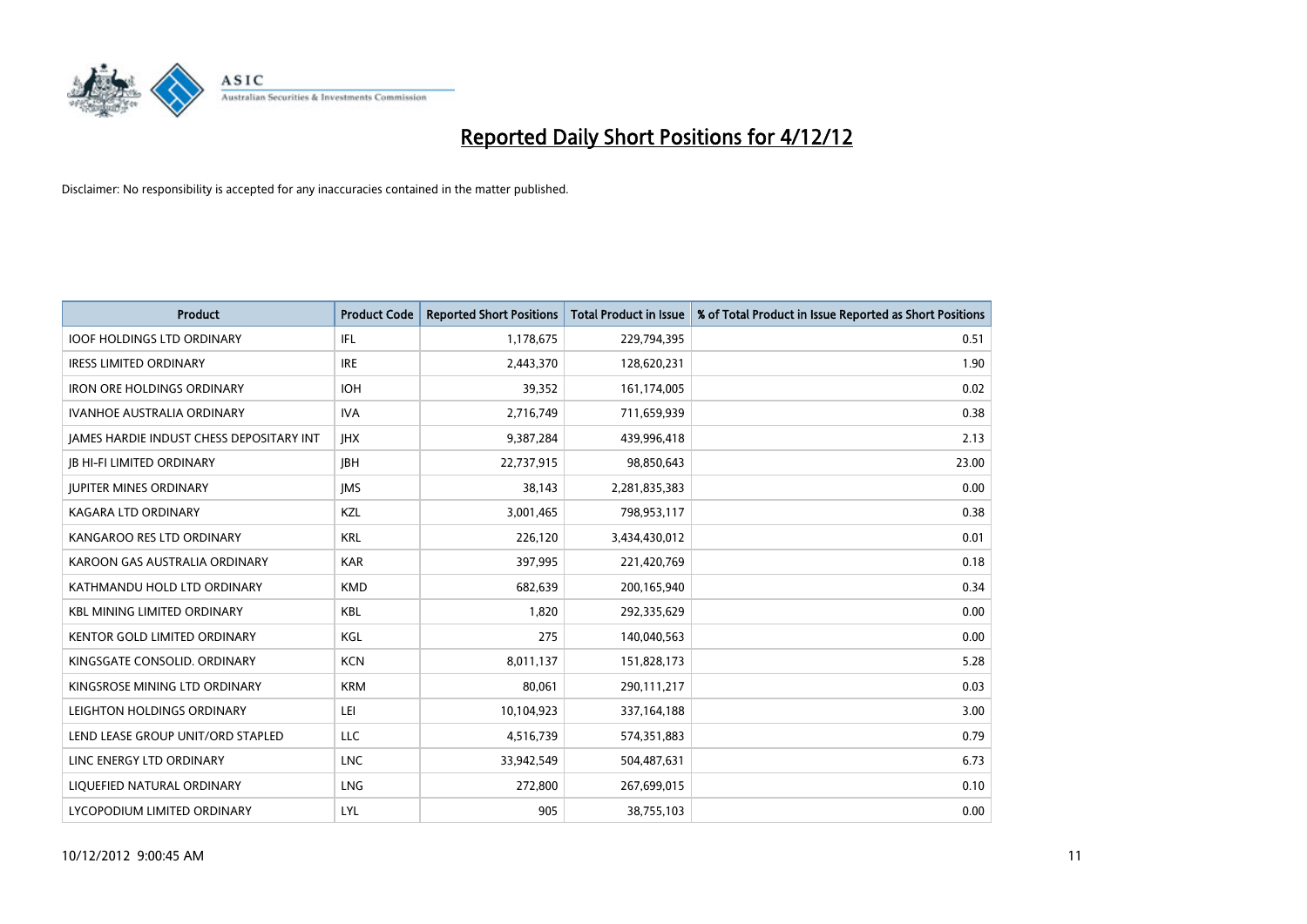

| <b>Product</b>                        | <b>Product Code</b> | <b>Reported Short Positions</b> | <b>Total Product in Issue</b> | % of Total Product in Issue Reported as Short Positions |
|---------------------------------------|---------------------|---------------------------------|-------------------------------|---------------------------------------------------------|
| LYNAS CORPORATION ORDINARY            | <b>LYC</b>          | 156,864,554                     | 1,916,159,363                 | 8.19                                                    |
| <b>M2 TELECOMMUNICATION ORDINARY</b>  | <b>MTU</b>          | 6,095,763                       | 157,901,251                   | 3.86                                                    |
| <b>MACA LIMITED ORDINARY</b>          | <b>MLD</b>          | 82,124                          | 150,000,000                   | 0.05                                                    |
| MACMAHON HOLDINGS ORDINARY            | <b>MAH</b>          | 4,533,911                       | 757,017,561                   | 0.60                                                    |
| MACO ATLAS ROADS GRP ORDINARY STAPLED | <b>MOA</b>          | 4,879,640                       | 478,531,436                   | 1.02                                                    |
| MACQUARIE GROUP LTD ORDINARY          | <b>MOG</b>          | 7,739,313                       | 339,173,329                   | 2.28                                                    |
| <b>MARENGO MINING ORDINARY</b>        | <b>MGO</b>          | 26,950                          | 1,137,720,551                 | 0.00                                                    |
| <b>MATRIX C &amp; E LTD ORDINARY</b>  | <b>MCE</b>          | 3,955,829                       | 94,555,428                    | 4.18                                                    |
| MAVERICK DRILLING ORDINARY            | <b>MAD</b>          | 6,440,770                       | 452,726,751                   | 1.42                                                    |
| <b>MAXITRANS INDUSTRIES ORDINARY</b>  | <b>MXI</b>          | 53,111                          | 183,993,392                   | 0.03                                                    |
| MCMILLAN SHAKESPEARE ORDINARY         | <b>MMS</b>          | 597,921                         | 74,523,965                    | 0.80                                                    |
| MEDUSA MINING LTD ORDINARY            | <b>MML</b>          | 2,500,800                       | 188,903,911                   | 1.32                                                    |
| MELBOURNE IT LIMITED ORDINARY         | <b>MLB</b>          | 492,222                         | 82,451,363                    | 0.60                                                    |
| MEO AUSTRALIA LTD ORDINARY            | <b>MEO</b>          | 1,051,959                       | 627,264,587                   | 0.17                                                    |
| <b>MERMAID MARINE ORDINARY</b>        | <b>MRM</b>          | 1,619,112                       | 223,694,865                   | 0.72                                                    |
| MESOBLAST LIMITED ORDINARY            | <b>MSB</b>          | 8,379,307                       | 287,132,832                   | 2.92                                                    |
| METALS X LIMITED ORDINARY             | <b>MLX</b>          | 4,702,165                       | 1,651,766,110                 | 0.28                                                    |
| METCASH LIMITED ORDINARY              | <b>MTS</b>          | 84,009,318                      | 880,704,786                   | 9.54                                                    |
| METGASCO LIMITED ORDINARY             | <b>MEL</b>          | 220                             | 445,158,802                   | 0.00                                                    |
| <b>METMINCO LIMITED ORDINARY</b>      | <b>MNC</b>          | 35,181                          | 1,749,541,573                 | 0.00                                                    |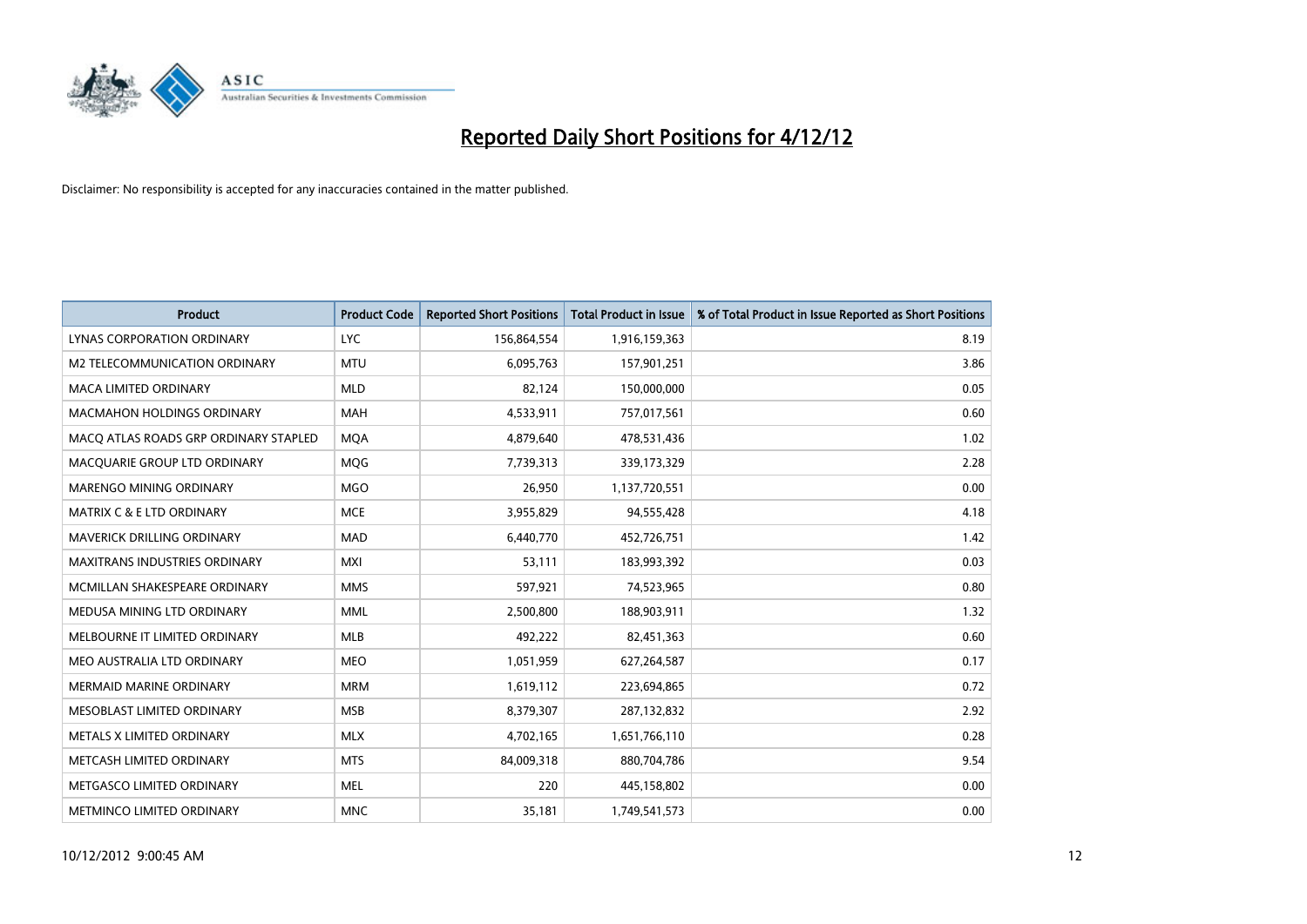

| <b>Product</b>                    | <b>Product Code</b> | <b>Reported Short Positions</b> | <b>Total Product in Issue</b> | % of Total Product in Issue Reported as Short Positions |
|-----------------------------------|---------------------|---------------------------------|-------------------------------|---------------------------------------------------------|
| MICLYN EXP OFFSHR ORDINARY        | <b>MIO</b>          | 104,133                         | 278,639,188                   | 0.04                                                    |
| MILTON CORPORATION ORDINARY       | <b>MLT</b>          | 12,800                          | 121,625,655                   | 0.01                                                    |
| MINCOR RESOURCES NL ORDINARY      | <b>MCR</b>          | 2,293,338                       | 188,208,274                   | 1.22                                                    |
| MINERAL DEPOSITS ORDINARY         | <b>MDL</b>          | 325,471                         | 83,538,786                    | 0.39                                                    |
| MINERAL RESOURCES, ORDINARY       | <b>MIN</b>          | 5,144,119                       | 185,333,269                   | 2.78                                                    |
| MIRABELA NICKEL LTD ORDINARY      | <b>MBN</b>          | 8,114,074                       | 876,582,736                   | 0.93                                                    |
| MIRVAC GROUP STAPLED SECURITIES   | <b>MGR</b>          | 3,881,105                       | 3,425,587,451                 | 0.11                                                    |
| <b>MOLOPO ENERGY LTD ORDINARY</b> | <b>MPO</b>          | 749,772                         | 245,849,711                   | 0.30                                                    |
| MONADELPHOUS GROUP ORDINARY       | <b>MND</b>          | 6,077,471                       | 90,663,543                    | 6.70                                                    |
| MORTGAGE CHOICE LTD ORDINARY      | <b>MOC</b>          | 2,283,584                       | 123,431,282                   | 1.85                                                    |
| <b>MOUNT GIBSON IRON ORDINARY</b> | <b>MGX</b>          | 7,897,656                       | 1,090,584,232                 | 0.72                                                    |
| MULTIPLEX SITES SITES             | <b>MXUPA</b>        | 554                             | 4,500,000                     | 0.01                                                    |
| MURCHISON METALS LTD ORDINARY     | <b>MMX</b>          | 6,382,528                       | 450,427,346                   | 1.42                                                    |
| <b>MYER HOLDINGS LTD ORDINARY</b> | <b>MYR</b>          | 87,379,429                      | 583,384,551                   | 14.98                                                   |
| <b>MYSTATE LIMITED ORDINARY</b>   | <b>MYS</b>          | 19,725                          | 87,117,374                    | 0.02                                                    |
| NATIONAL AUST. BANK ORDINARY      | <b>NAB</b>          | 11,068,080                      | 2,322,079,163                 | 0.48                                                    |
| NAVITAS LIMITED ORDINARY          | <b>NVT</b>          | 11,760,327                      | 375,367,918                   | 3.13                                                    |
| NEON ENERGY LIMITED ORDINARY      | <b>NEN</b>          | 3,286,567                       | 549,582,936                   | 0.60                                                    |
| NEPTUNE MARINE ORDINARY           | <b>NMS</b>          | 60                              | 1,817,862,292                 | 0.00                                                    |
| NEW HOPE CORPORATION ORDINARY     | <b>NHC</b>          | 2,665,490                       | 830,526,815                   | 0.32                                                    |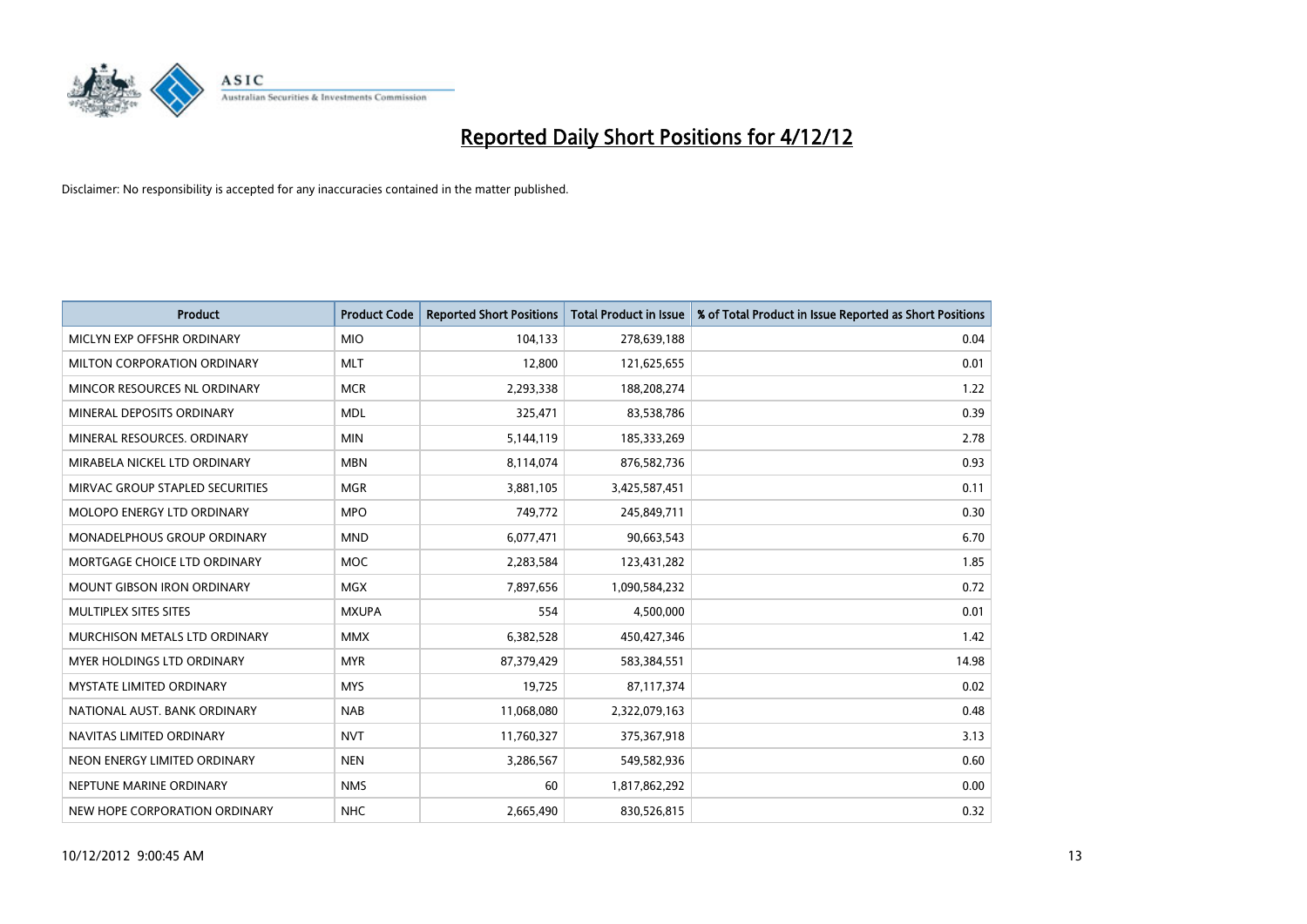

| <b>Product</b>                        | <b>Product Code</b> | <b>Reported Short Positions</b> | <b>Total Product in Issue</b> | % of Total Product in Issue Reported as Short Positions |
|---------------------------------------|---------------------|---------------------------------|-------------------------------|---------------------------------------------------------|
| NEWCREST MINING ORDINARY              | <b>NCM</b>          | 2,432,583                       | 765,906,839                   | 0.32                                                    |
| NEWS CORP A NON-VOTING CDI            | <b>NWSLV</b>        | 2,350,351                       | 1,539,216,989                 | 0.15                                                    |
| NEWS CORP B VOTING CDI                | <b>NWS</b>          | 966.172                         | 798,520,953                   | 0.12                                                    |
| NEWSAT LIMITED ORDINARY               | <b>NWT</b>          | 58,617                          | 233,052,157                   | 0.03                                                    |
| NEXTDC LIMITED ORDINARY               | <b>NXT</b>          | 2,913,803                       | 150,627,388                   | 1.93                                                    |
| NEXUS ENERGY LIMITED ORDINARY         | <b>NXS</b>          | 7,937,197                       | 1,329,821,159                 | 0.60                                                    |
| NIDO PETROLEUM ORDINARY               | <b>NDO</b>          | 105,313                         | 1,390,829,818                 | 0.01                                                    |
| NOBLE MINERAL RES ORDINARY            | <b>NMG</b>          | 3,770,533                       | 660,147,952                   | 0.57                                                    |
| NORFOLK GROUP ORDINARY                | <b>NFK</b>          | 50                              | 158,890,730                   | 0.00                                                    |
| NORTHERN IRON LTD ORDINARY            | <b>NFE</b>          | 3,409,361                       | 493,067,453                   | 0.69                                                    |
| NORTHERN STAR ORDINARY                | <b>NST</b>          | 1,873,502                       | 423,968,168                   | 0.44                                                    |
| NRW HOLDINGS LIMITED ORDINARY         | <b>NWH</b>          | 3,973,702                       | 278,888,011                   | 1.42                                                    |
| NUFARM LIMITED ORDINARY               | <b>NUF</b>          | 6,029,051                       | 262,721,422                   | 2.29                                                    |
| OAKTON LIMITED ORDINARY               | <b>OKN</b>          | 50,000                          | 91,721,874                    | 0.05                                                    |
| OCEANAGOLD CORP. CHESS DEPOSITARY INT | <b>OGC</b>          | 411,142                         | 263,278,752                   | 0.16                                                    |
| OIL SEARCH LTD ORDINARY               | OSH                 | 2,626,901                       | 1,334,756,742                 | 0.20                                                    |
| OM HOLDINGS LIMITED ORDINARY          | OMH                 | 4,061,402                       | 673,423,337                   | 0.60                                                    |
| ORICA LIMITED ORDINARY                | ORI                 | 2,979,822                       | 365,642,802                   | 0.81                                                    |
| ORIGIN ENERGY ORDINARY                | <b>ORG</b>          | 15,252,538                      | 1,093,672,528                 | 1.39                                                    |
| OROCOBRE LIMITED ORDINARY             | <b>ORE</b>          | 121,332                         | 115,547,970                   | 0.11                                                    |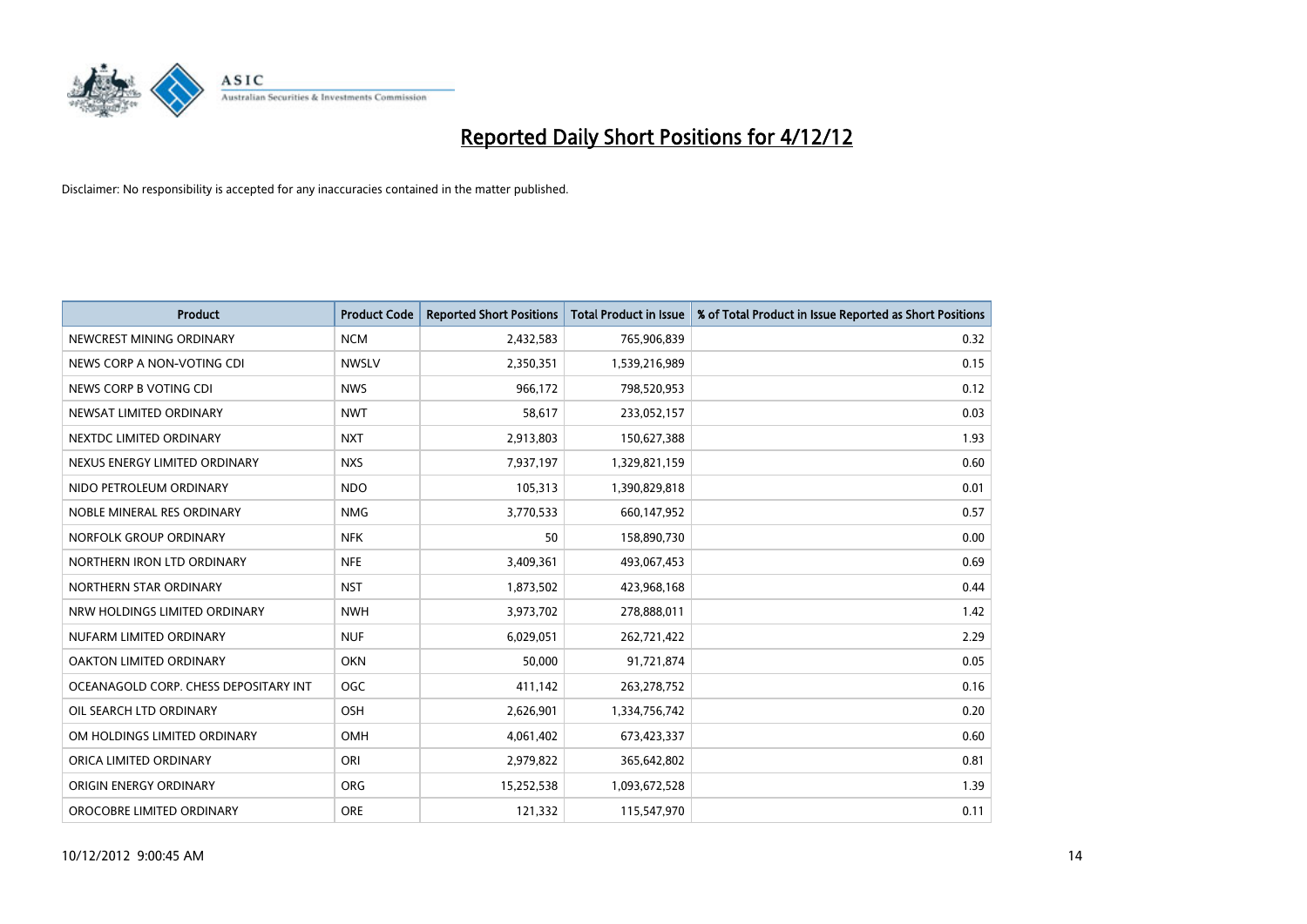

| <b>Product</b>               | <b>Product Code</b> | <b>Reported Short Positions</b> | <b>Total Product in Issue</b> | % of Total Product in Issue Reported as Short Positions |
|------------------------------|---------------------|---------------------------------|-------------------------------|---------------------------------------------------------|
| OROTONGROUP LIMITED ORDINARY | ORL                 | 73,845                          | 40,880,902                    | 0.18                                                    |
| ORPHEUS ENERGY LTD ORDINARY  | <b>OEG</b>          | 67,200                          | 130,475,919                   | 0.05                                                    |
| OZ MINERALS ORDINARY         | OZL                 | 4,943,591                       | 303,470,022                   | 1.63                                                    |
| PACIFIC BRANDS ORDINARY      | <b>PBG</b>          | 7,965,801                       | 912,915,695                   | 0.87                                                    |
| PALADIN ENERGY LTD ORDINARY  | <b>PDN</b>          | 74,660,924                      | 836,825,651                   | 8.92                                                    |
| PANAUST LIMITED ORDINARY     | <b>PNA</b>          | 2,796,360                       | 605,962,322                   | 0.46                                                    |
| PANCONTINENTAL OIL ORDINARY  | <b>PCL</b>          | 233,335                         | 1,150,994,096                 | 0.02                                                    |
| PANORAMIC RESOURCES ORDINARY | PAN                 | 2,308,083                       | 255,681,195                   | 0.90                                                    |
| PAPERLINX LIMITED ORDINARY   | <b>PPX</b>          | 148,274                         | 609,280,761                   | 0.02                                                    |
| PAPILLON RES LTD ORDINARY    | <b>PIR</b>          | 3,266,026                       | 261,863,044                   | 1.25                                                    |
| PATTIES FOODS LTD ORDINARY   | PFL                 | 100,000                         | 139,065,639                   | 0.07                                                    |
| PEET LIMITED ORDINARY        | <b>PPC</b>          | 4,114,464                       | 321,013,141                   | 1.28                                                    |
| PERILYA LIMITED ORDINARY     | PEM                 | 514                             | 769,316,426                   | 0.00                                                    |
| PERPETUAL LIMITED ORDINARY   | <b>PPT</b>          | 2,085,300                       | 41,980,678                    | 4.97                                                    |
| PERSEUS MINING LTD ORDINARY  | PRU                 | 9,425,621                       | 457,962,088                   | 2.06                                                    |
| PHARMAXIS LTD ORDINARY       | <b>PXS</b>          | 7,407,635                       | 308,543,389                   | 2.40                                                    |
| PLATINUM ASSET ORDINARY      | <b>PTM</b>          | 12,736,179                      | 561,347,878                   | 2.27                                                    |
| PLATINUM AUSTRALIA ORDINARY  | <b>PLA</b>          | 836,127                         | 504,968,043                   | 0.17                                                    |
| PMI GOLD CORP CDI 1:1        | <b>PVM</b>          | 25,378                          | 79,078,033                    | 0.03                                                    |
| PMP LIMITED ORDINARY         | <b>PMP</b>          | 31,142                          | 323,781,124                   | 0.01                                                    |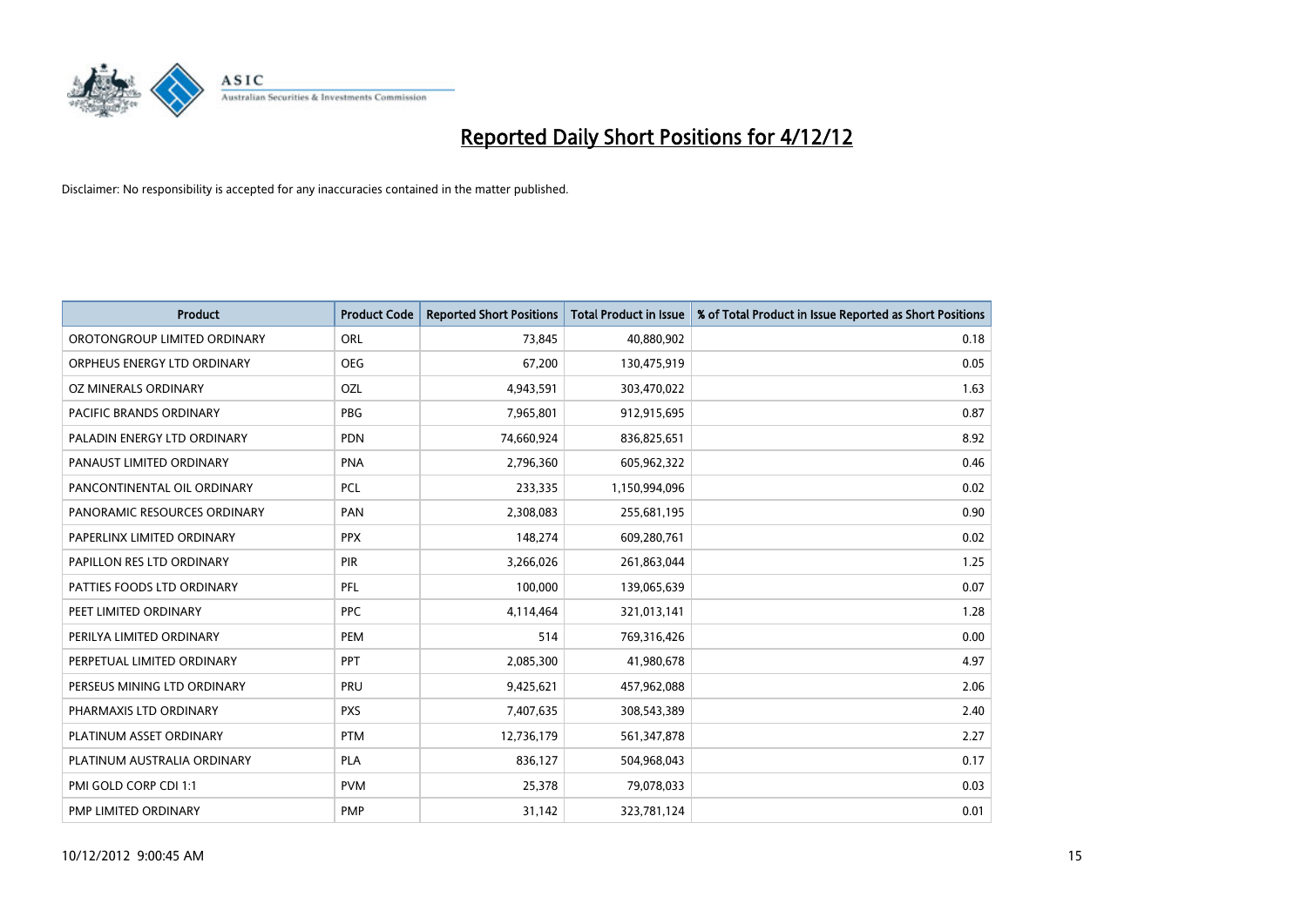

| <b>Product</b>                    | <b>Product Code</b> | <b>Reported Short Positions</b> | <b>Total Product in Issue</b> | % of Total Product in Issue Reported as Short Positions |
|-----------------------------------|---------------------|---------------------------------|-------------------------------|---------------------------------------------------------|
| PRANA BIOTECHNOLOGY ORDINARY      | PBT                 | 71,000                          | 340,689,928                   | 0.02                                                    |
| PREMIER INVESTMENTS ORDINARY      | <b>PMV</b>          | 953,613                         | 155,260,478                   | 0.61                                                    |
| PRIMA BIOMED LTD ORDINARY         | PRR                 | 6,288,810                       | 1,066,063,388                 | 0.59                                                    |
| PRIMARY HEALTH CARE ORDINARY      | <b>PRY</b>          | 27,628,677                      | 502,983,554                   | 5.49                                                    |
| PRIMEAG AUSTRALIA ORDINARY        | PAG                 | 34,646                          | 266,394,444                   | 0.01                                                    |
| PROGRAMMED ORDINARY               | <b>PRG</b>          | 234,516                         | 118,177,001                   | 0.20                                                    |
| PURA VIDA ENERGY NL ORDINARY      | <b>PVD</b>          | 70,277                          | 50,977,917                    | 0.14                                                    |
| <b>QANTAS AIRWAYS ORDINARY</b>    | QAN                 | 12,992,169                      | 2,265,123,620                 | 0.57                                                    |
| OBE INSURANCE GROUP ORDINARY      | <b>OBE</b>          | 59,465,954                      | 1,196,747,582                 | 4.97                                                    |
| OR NATIONAL LIMITED ORDINARY      | <b>ORN</b>          | 9,020,458                       | 2,137,284,503                 | 0.42                                                    |
| ORXPHARMA LTD ORDINARY            | <b>ORX</b>          | 130,762                         | 144,577,206                   | 0.09                                                    |
| <b>QUBE HOLDINGS LTD ORDINARY</b> | <b>QUB</b>          | 12,951,527                      | 926,489,845                   | 1.40                                                    |
| RAMELIUS RESOURCES ORDINARY       | <b>RMS</b>          | 4,608,089                       | 337,296,949                   | 1.37                                                    |
| RAMSAY HEALTH CARE ORDINARY       | <b>RHC</b>          | 2,710,601                       | 202,081,252                   | 1.34                                                    |
| <b>RCR TOMLINSON ORDINARY</b>     | <b>RCR</b>          | 232,298                         | 132,431,265                   | 0.18                                                    |
| <b>REA GROUP ORDINARY</b>         | <b>REA</b>          | 86,476                          | 131,714,699                   | 0.07                                                    |
| RECKON LIMITED ORDINARY           | <b>RKN</b>          | 451,000                         | 129,488,015                   | 0.35                                                    |
| <b>RED 5 LIMITED ORDINARY</b>     | <b>RED</b>          | 911,545                         | 135,488,008                   | 0.67                                                    |
| <b>RED FORK ENERGY ORDINARY</b>   | <b>RFE</b>          | 2,280,460                       | 384,951,719                   | 0.59                                                    |
| REDBANK ENERGY LTD ORDINARY       | <b>AEI</b>          | 13                              | 786,287                       | 0.00                                                    |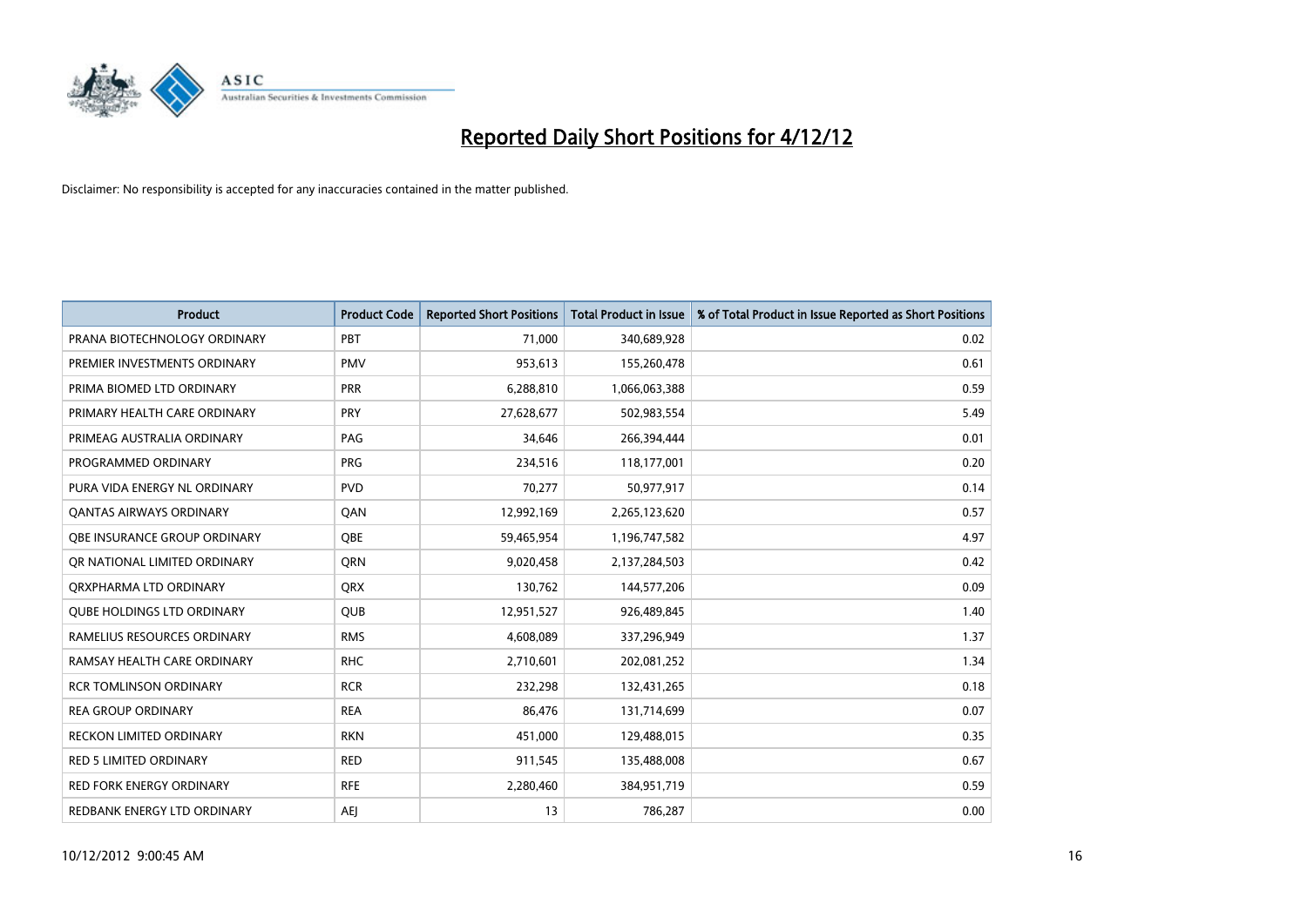

| <b>Product</b>                      | <b>Product Code</b> | <b>Reported Short Positions</b> | <b>Total Product in Issue</b> | % of Total Product in Issue Reported as Short Positions |
|-------------------------------------|---------------------|---------------------------------|-------------------------------|---------------------------------------------------------|
| REDFLEX HOLDINGS ORDINARY           | <b>RDF</b>          | 23.200                          | 110,762,310                   | 0.02                                                    |
| REECE AUSTRALIA LTD. ORDINARY       | <b>REH</b>          | 10,500                          | 99,600,000                    | 0.01                                                    |
| <b>REGIS RESOURCES ORDINARY</b>     | <b>RRL</b>          | 1,252,886                       | 473,943,160                   | 0.26                                                    |
| RESMED INC CDI 10:1                 | <b>RMD</b>          | 3,252,195                       | 1,556,242,300                 | 0.21                                                    |
| <b>RESOLUTE MINING ORDINARY</b>     | <b>RSG</b>          | 2,723,354                       | 642,996,890                   | 0.42                                                    |
| <b>RESOURCE GENERATION ORDINARY</b> | <b>RES</b>          | 173                             | 263,345,652                   | 0.00                                                    |
| RETAIL FOOD GROUP ORDINARY          | <b>RFG</b>          | 149,956                         | 127,696,060                   | 0.12                                                    |
| REVERSE CORP LIMITED ORDINARY       | <b>REF</b>          | 100                             | 92,382,175                    | 0.00                                                    |
| REX MINERALS LIMITED ORDINARY       | <b>RXM</b>          | 2,137,432                       | 188,907,284                   | 1.13                                                    |
| <b>RHG LIMITED ORDINARY</b>         | <b>RHG</b>          | 296,093                         | 308,483,177                   | 0.10                                                    |
| RIALTO ENERGY ORDINARY              | <b>RIA</b>          | 41                              | 672,259,992                   | 0.00                                                    |
| <b>RIDLEY CORPORATION ORDINARY</b>  | <b>RIC</b>          | 4,281                           | 307,817,071                   | 0.00                                                    |
| RIO TINTO LIMITED ORDINARY          | <b>RIO</b>          | 8,703,573                       | 435,758,720                   | 2.00                                                    |
| ROC OIL COMPANY ORDINARY            | <b>ROC</b>          | 1,268,278                       | 683,235,552                   | 0.19                                                    |
| <b>RURALCO HOLDINGS ORDINARY</b>    | <b>RHL</b>          | 12,000                          | 55,019,284                    | 0.02                                                    |
| SAI GLOBAL LIMITED ORDINARY         | SAI                 | 7,049,072                       | 206,730,256                   | 3.41                                                    |
| SALMAT LIMITED ORDINARY             | <b>SLM</b>          | 1,147,790                       | 159,812,799                   | 0.72                                                    |
| SAMSON OIL & GAS LTD ORDINARY       | SSN                 | 6,531,600                       | 1,833,554,801                 | 0.36                                                    |
| SANDFIRE RESOURCES ORDINARY         | <b>SFR</b>          | 2,298,140                       | 152,724,301                   | 1.50                                                    |
| <b>SANTOS LTD ORDINARY</b>          | <b>STO</b>          | 4,160,423                       | 958,849,509                   | 0.43                                                    |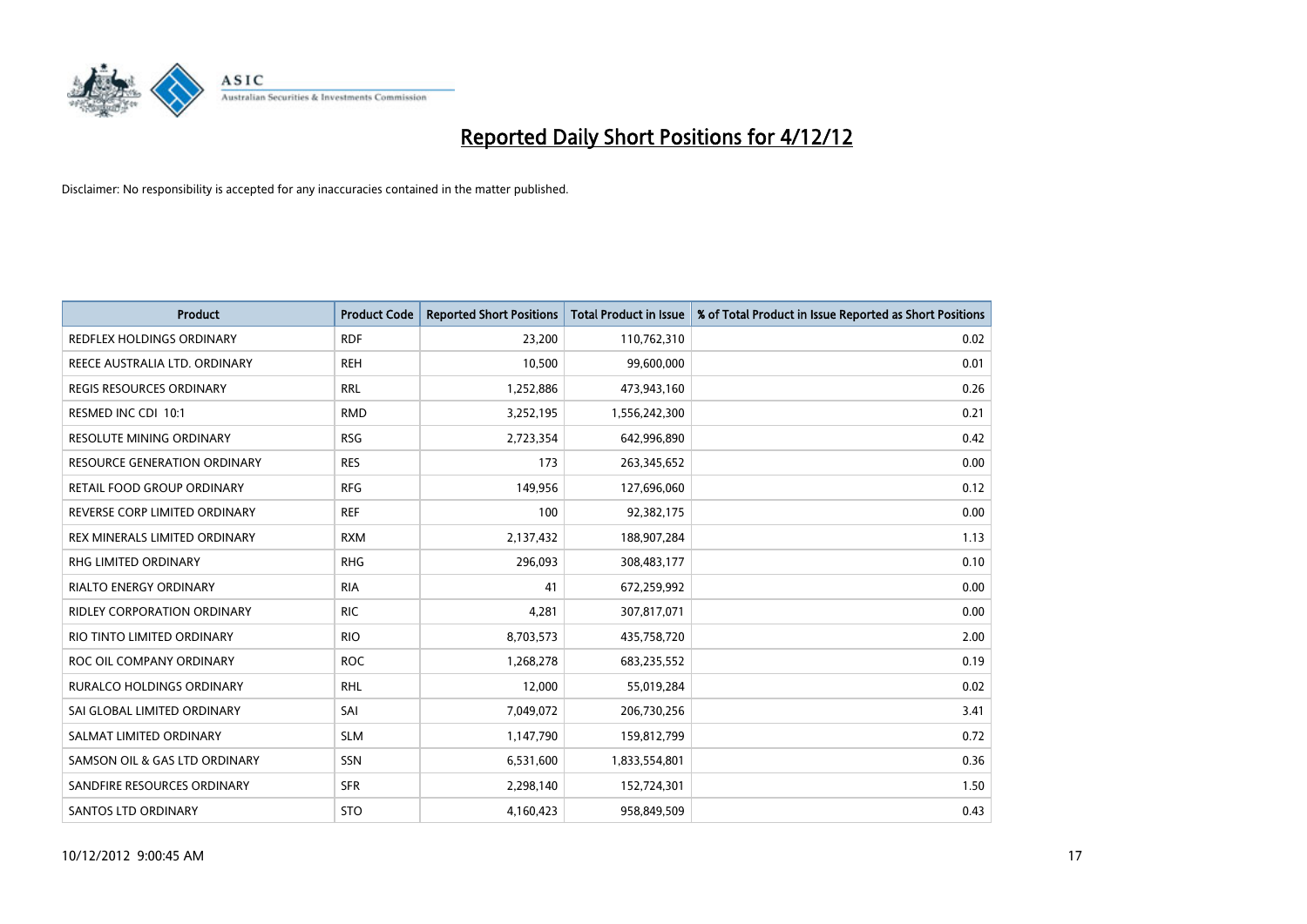

| <b>Product</b>                           | <b>Product Code</b> | <b>Reported Short Positions</b> | <b>Total Product in Issue</b> | % of Total Product in Issue Reported as Short Positions |
|------------------------------------------|---------------------|---------------------------------|-------------------------------|---------------------------------------------------------|
| SARACEN MINERAL ORDINARY                 | <b>SAR</b>          | 6,376,025                       | 595,032,306                   | 1.07                                                    |
| SCA PROPERTY GROUP DEFERRED SETTLEMENT   | <b>SCP</b>          | 1,443,473                       | 586,000,000                   | 0.25                                                    |
| SEDGMAN LIMITED ORDINARY                 | <b>SDM</b>          | 490,900                         | 217,623,797                   | 0.23                                                    |
| SEEK LIMITED ORDINARY                    | <b>SEK</b>          | 13,456,773                      | 337,101,307                   | 3.99                                                    |
| SENEX ENERGY LIMITED ORDINARY            | <b>SXY</b>          | 2,344,446                       | 1,140,164,837                 | 0.21                                                    |
| SERVCORP LIMITED ORDINARY                | SRV                 | 100                             | 98,432,275                    | 0.00                                                    |
| SERVICE STREAM ORDINARY                  | <b>SSM</b>          | 5,018                           | 283,418,867                   | 0.00                                                    |
| SEVEN GROUP HOLDINGS ORDINARY            | <b>SVW</b>          | 2,977,036                       | 307,410,281                   | 0.97                                                    |
| SEVEN WEST MEDIA LTD ORDINARY            | <b>SWM</b>          | 24,740,513                      | 999,160,872                   | 2.48                                                    |
| SIGMA PHARMACEUTICAL ORDINARY            | <b>SIP</b>          | 6,545,424                       | 1,178,522,899                 | 0.56                                                    |
| SILEX SYSTEMS ORDINARY                   | <b>SLX</b>          | 881,721                         | 170,232,464                   | 0.52                                                    |
| SILVER LAKE RESOURCE ORDINARY            | <b>SLR</b>          | 18,243,738                      | 225,493,476                   | 8.09                                                    |
| SIMS METAL MGMT LTD ORDINARY             | SGM                 | 7,421,704                       | 204,269,939                   | 3.63                                                    |
| SINGAPORE TELECOMM. CHESS DEPOSITARY INT | <b>SGT</b>          | 4,337,628                       | 155,402,627                   | 2.79                                                    |
| SIRIUS RESOURCES NL ORDINARY             | <b>SIR</b>          | 444.279                         | 191,949,586                   | 0.23                                                    |
| SIRTEX MEDICAL ORDINARY                  | <b>SRX</b>          | 111,603                         | 55,768,136                    | 0.20                                                    |
| SKILLED GROUP LTD ORDINARY               | <b>SKE</b>          | 3,267,882                       | 233,487,276                   | 1.40                                                    |
| SKY NETWORK ORDINARY                     | <b>SKT</b>          | 881,001                         | 389,139,785                   | 0.23                                                    |
| SKYCITY ENT GRP LTD ORDINARY             | <b>SKC</b>          | 93,340                          | 576,958,340                   | 0.02                                                    |
| SMS MANAGEMENT. ORDINARY                 | <b>SMX</b>          | 1,354,233                       | 69,378,477                    | 1.95                                                    |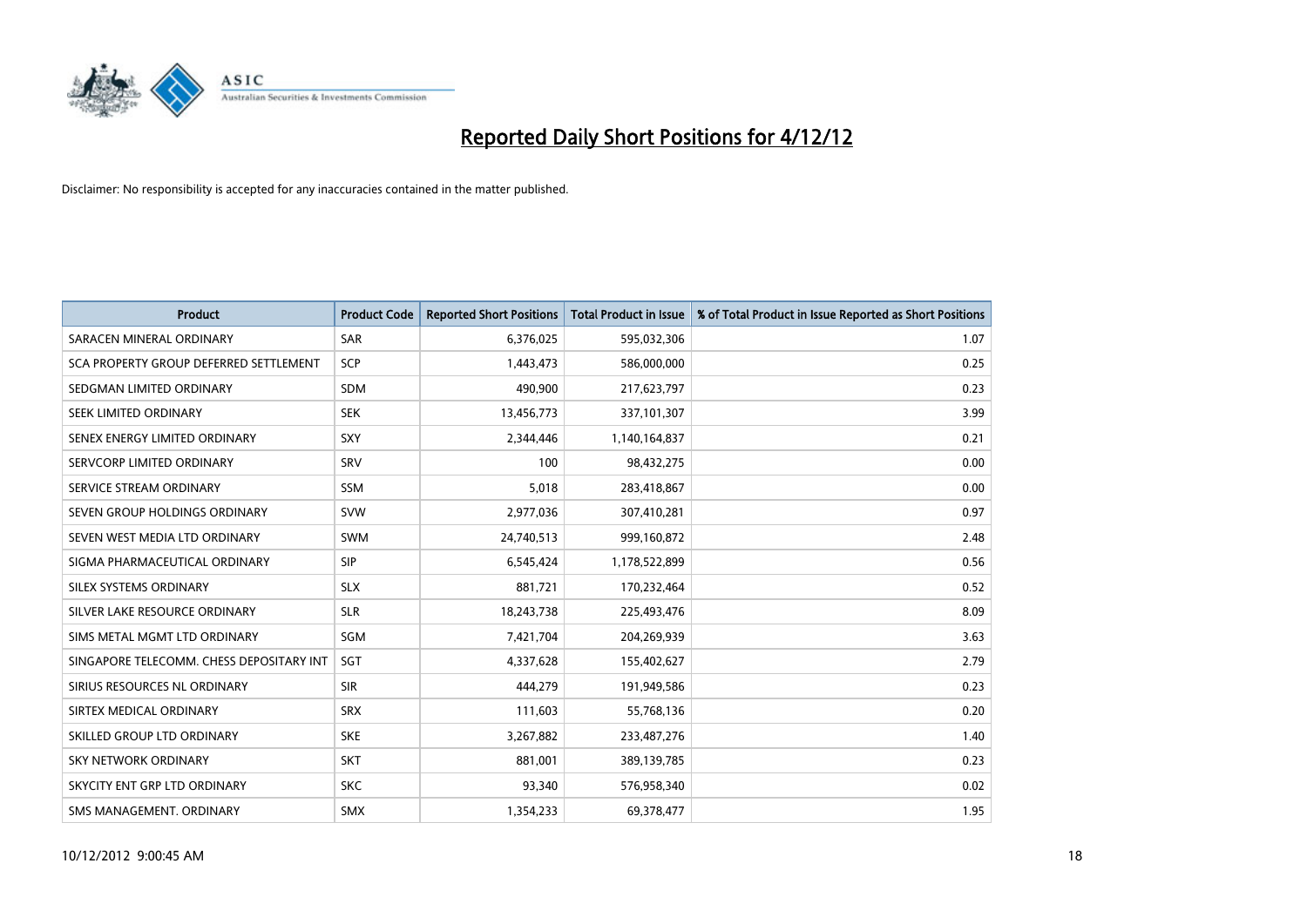

| <b>Product</b>                           | <b>Product Code</b> | <b>Reported Short Positions</b> | <b>Total Product in Issue</b> | % of Total Product in Issue Reported as Short Positions |
|------------------------------------------|---------------------|---------------------------------|-------------------------------|---------------------------------------------------------|
| SONIC HEALTHCARE ORDINARY                | <b>SHL</b>          | 5,108,323                       | 395,568,681                   | 1.29                                                    |
| SOUL PATTINSON (W.H) ORDINARY            | SOL                 | 37,945                          | 239,395,320                   | 0.02                                                    |
| SOUTH BOULDER MINES ORDINARY             | <b>STB</b>          | 136,195                         | 126,782,826                   | 0.11                                                    |
| SP AUSNET STAPLED SECURITIES             | <b>SPN</b>          | 7,510,468                       | 3,339,620,165                 | 0.22                                                    |
| SPARK INFRASTRUCTURE STAPLED NOTE & UNIT | SKI                 | 35,747,918                      | 1,326,734,264                 | 2.69                                                    |
| SPDR 200 FUND ETF UNITS                  | <b>STW</b>          | 24,988                          | 47,859,567                    | 0.05                                                    |
| SPECIALTY FASHION ORDINARY               | <b>SFH</b>          | 2,670,896                       | 192,236,121                   | 1.39                                                    |
| ST BARBARA LIMITED ORDINARY              | <b>SBM</b>          | 2,924,928                       | 488,074,077                   | 0.60                                                    |
| STANMORE COAL LTD ORDINARY               | <b>SMR</b>          | 132,870                         | 207,527,090                   | 0.06                                                    |
| STARPHARMA HOLDINGS ORDINARY             | SPL                 | 5,465,118                       | 283,640,060                   | 1.93                                                    |
| STHN CROSS MEDIA ORDINARY                | <b>SXL</b>          | 18,008,639                      | 704,858,524                   | 2.55                                                    |
| STOCKLAND UNITS/ORD STAPLED              | <b>SGP</b>          | 16,822,307                      | 2,202,657,963                 | 0.76                                                    |
| STRAITS RES LTD. ORDINARY                | SRQ                 | 640.600                         | 1,164,150,159                 | 0.06                                                    |
| <b>STW COMMUNICATIONS ORDINARY</b>       | SGN                 | 1,661,498                       | 396,818,970                   | 0.42                                                    |
| SUNCORP GROUP LTD ORDINARY               | <b>SUN</b>          | 7,403,663                       | 1,286,600,980                 | 0.58                                                    |
| SUNDANCE ENERGY ORDINARY                 | <b>SEA</b>          | 3,018,702                       | 277,098,474                   | 1.09                                                    |
| SUNDANCE RESOURCES ORDINARY              | <b>SDL</b>          | 10,414,703                      | 3,066,227,034                 | 0.34                                                    |
| SUNLAND GROUP LTD ORDINARY               | <b>SDG</b>          | 118,391                         | 191,238,877                   | 0.06                                                    |
| SUPER RET REP LTD ORDINARY               | <b>SUL</b>          | 642,108                         | 196,382,811                   | 0.33                                                    |
| SYD AIRPORT STAPLED US PROHIBIT.         | <b>SYD</b>          | 11,124,231                      | 1,861,210,782                 | 0.60                                                    |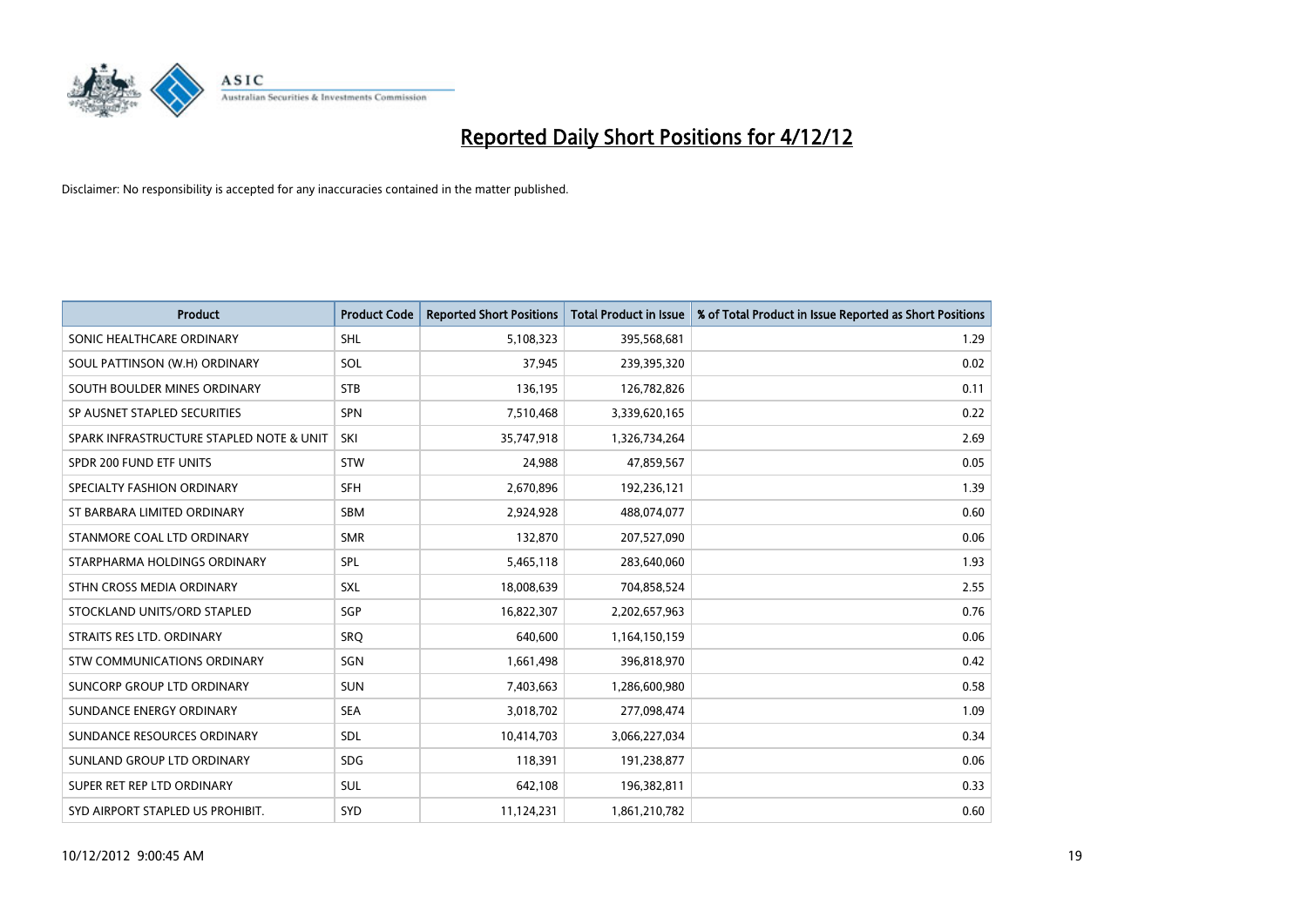

| <b>Product</b>                  | <b>Product Code</b> | <b>Reported Short Positions</b> | <b>Total Product in Issue</b> | % of Total Product in Issue Reported as Short Positions |
|---------------------------------|---------------------|---------------------------------|-------------------------------|---------------------------------------------------------|
| SYRAH RESOURCES ORDINARY        | <b>SYR</b>          | 18,291                          | 133,869,590                   | 0.01                                                    |
| TABCORP HOLDINGS LTD ORDINARY   | <b>TAH</b>          | 14,124,202                      | 734,015,737                   | 1.92                                                    |
| TANAMI GOLD NL ORDINARY         | <b>TAM</b>          | 255,305                         | 261,132,677                   | 0.10                                                    |
| TAP OIL LIMITED ORDINARY        | <b>TAP</b>          | 487,298                         | 241,295,311                   | 0.20                                                    |
| TASSAL GROUP LIMITED ORDINARY   | <b>TGR</b>          | 111,639                         | 146,304,404                   | 0.08                                                    |
| <b>TATTS GROUP LTD ORDINARY</b> | <b>TTS</b>          | 4,851,471                       | 1,385,200,190                 | 0.35                                                    |
| TECHNOLOGY ONE ORDINARY         | <b>TNE</b>          | 1,323                           | 305,380,455                   | 0.00                                                    |
| TELECOM CORPORATION ORDINARY    | <b>TEL</b>          | 14,577,736                      | 1,855,748,099                 | 0.79                                                    |
| TELSTRA CORPORATION, ORDINARY   | <b>TLS</b>          | 18,318,928                      | 12,443,074,357                | 0.15                                                    |
| TEN NETWORK HOLDINGS ORDINARY   | <b>TEN</b>          | 103,157,837                     | 1,437,204,873                 | 7.18                                                    |
| TERANGA GOLD CORP CDI 1:1       | <b>TGZ</b>          | 102,250                         | 163,612,019                   | 0.06                                                    |
| TEXON PETROLEUM LTD ORDINARY    | <b>TXN</b>          | 60,615                          | 245,039,848                   | 0.02                                                    |
| TFS CORPORATION LTD ORDINARY    | <b>TFC</b>          |                                 | 279,621,829                   | 0.00                                                    |
| THE REJECT SHOP ORDINARY        | <b>TRS</b>          | 2,686,232                       | 26,092,220                    | 10.30                                                   |
| THORN GROUP LIMITED ORDINARY    | <b>TGA</b>          | 500,871                         | 146,374,703                   | 0.34                                                    |
| TIGER RESOURCES ORDINARY        | <b>TGS</b>          | 3,065,115                       | 673,470,269                   | 0.46                                                    |
| TOLL HOLDINGS LTD ORDINARY      | <b>TOL</b>          | 33,467,464                      | 717,133,875                   | 4.67                                                    |
| TOX FREE SOLUTIONS ORDINARY     | <b>TOX</b>          | 567,545                         | 115,989,858                   | 0.49                                                    |
| TPG TELECOM LIMITED ORDINARY    | <b>TPM</b>          | 908,463                         | 793,808,141                   | 0.11                                                    |
| TRADE ME GROUP ORDINARY         | <b>TME</b>          | 35,579                          | 396,017,568                   | 0.01                                                    |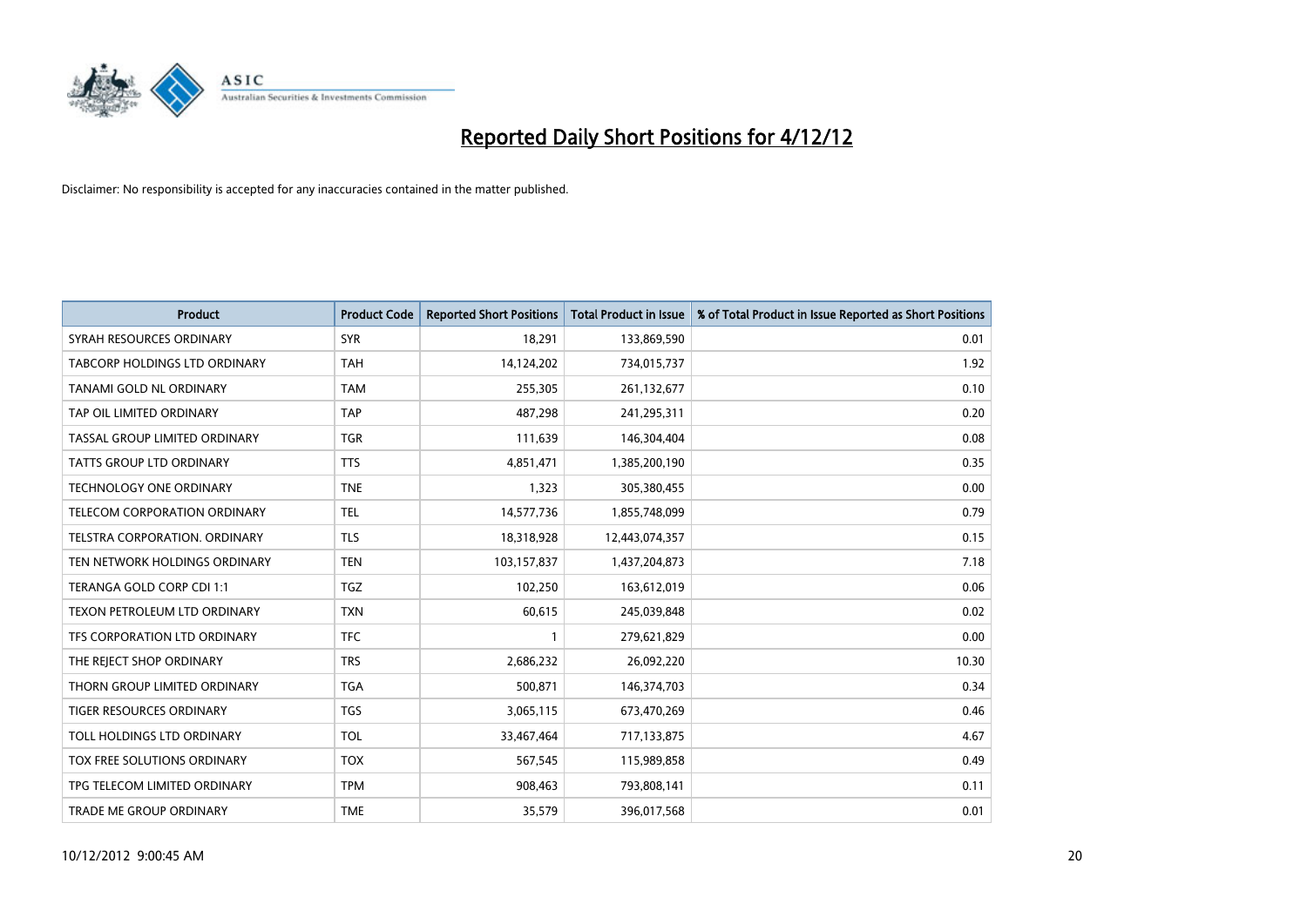

| <b>Product</b>                         | <b>Product Code</b> | <b>Reported Short Positions</b> | <b>Total Product in Issue</b> | % of Total Product in Issue Reported as Short Positions |
|----------------------------------------|---------------------|---------------------------------|-------------------------------|---------------------------------------------------------|
| <b>TRANSFIELD SERVICES ORDINARY</b>    | <b>TSE</b>          | 7,740,125                       | 512,457,716                   | 1.51                                                    |
| <b>TRANSPACIFIC INDUST, ORDINARY</b>   | <b>TPI</b>          | 2,852,115                       | 1,578,556,067                 | 0.18                                                    |
| TRANSURBAN GROUP TRIPLE STAPLED SEC.   | <b>TCL</b>          | 6,687,543                       | 1,461,665,097                 | 0.46                                                    |
| TREASURY WINE ESTATE ORDINARY          | <b>TWE</b>          | 20,067,590                      | 647,227,144                   | 3.10                                                    |
| TROY RESOURCES LTD ORDINARY            | <b>TRY</b>          | 11,572                          | 91,318,649                    | 0.01                                                    |
| UGL LIMITED ORDINARY                   | <b>UGL</b>          | 7,007,779                       | 166,315,038                   | 4.21                                                    |
| UXC LIMITED ORDINARY                   | <b>UXC</b>          | 1,435,191                       | 308,056,885                   | 0.47                                                    |
| <b>VENTURE MINERALS ORDINARY</b>       | <b>VMS</b>          | 231,274                         | 287,320,170                   | 0.08                                                    |
| <b>VIRGIN AUS HLDG LTD ORDINARY</b>    | <b>VAH</b>          | 34,837,653                      | 2,455,775,111                 | 1.42                                                    |
| VITERRA INC CDI 1:1                    | <b>VTA</b>          | 10                              | 68,629,939                    | 0.00                                                    |
| VNGD ALL-WORLD EX-US CDI 1:1           | <b>VEU</b>          | 5,083                           | 1,247,778                     | 0.41                                                    |
| <b>VNGD US TOTAL MARKET CDI 1:1</b>    | <b>VTS</b>          | 1,655                           | 1,053,993                     | 0.16                                                    |
| <b>VOCUS COMMS LTD ORDINARY</b>        | <b>VOC</b>          | 74,589                          | 77,111,341                    | 0.10                                                    |
| <b>WATPAC LIMITED ORDINARY</b>         | <b>WTP</b>          | 8.701                           | 184,332,526                   | 0.00                                                    |
| <b>WDS LIMITED ORDINARY</b>            | <b>WDS</b>          | 7                               | 144,740,614                   | 0.00                                                    |
| <b>WEBJET LIMITED ORDINARY</b>         | <b>WEB</b>          | 343,600                         | 71,065,929                    | 0.48                                                    |
| <b>WESFARMERS LIMITED ORDINARY</b>     | <b>WES</b>          | 26,195,912                      | 1,006,642,425                 | 2.60                                                    |
| WESFARMERS LIMITED PARTIALLY PROTECTED | <b>WESN</b>         | 1,158,553                       | 150,551,173                   | 0.77                                                    |
| <b>WESTERN AREAS NL ORDINARY</b>       | <b>WSA</b>          | 12,353,365                      | 179,735,899                   | 6.87                                                    |
| WESTERN DESERT RES. ORDINARY           | <b>WDR</b>          | 613,267                         | 339,748,537                   | 0.18                                                    |